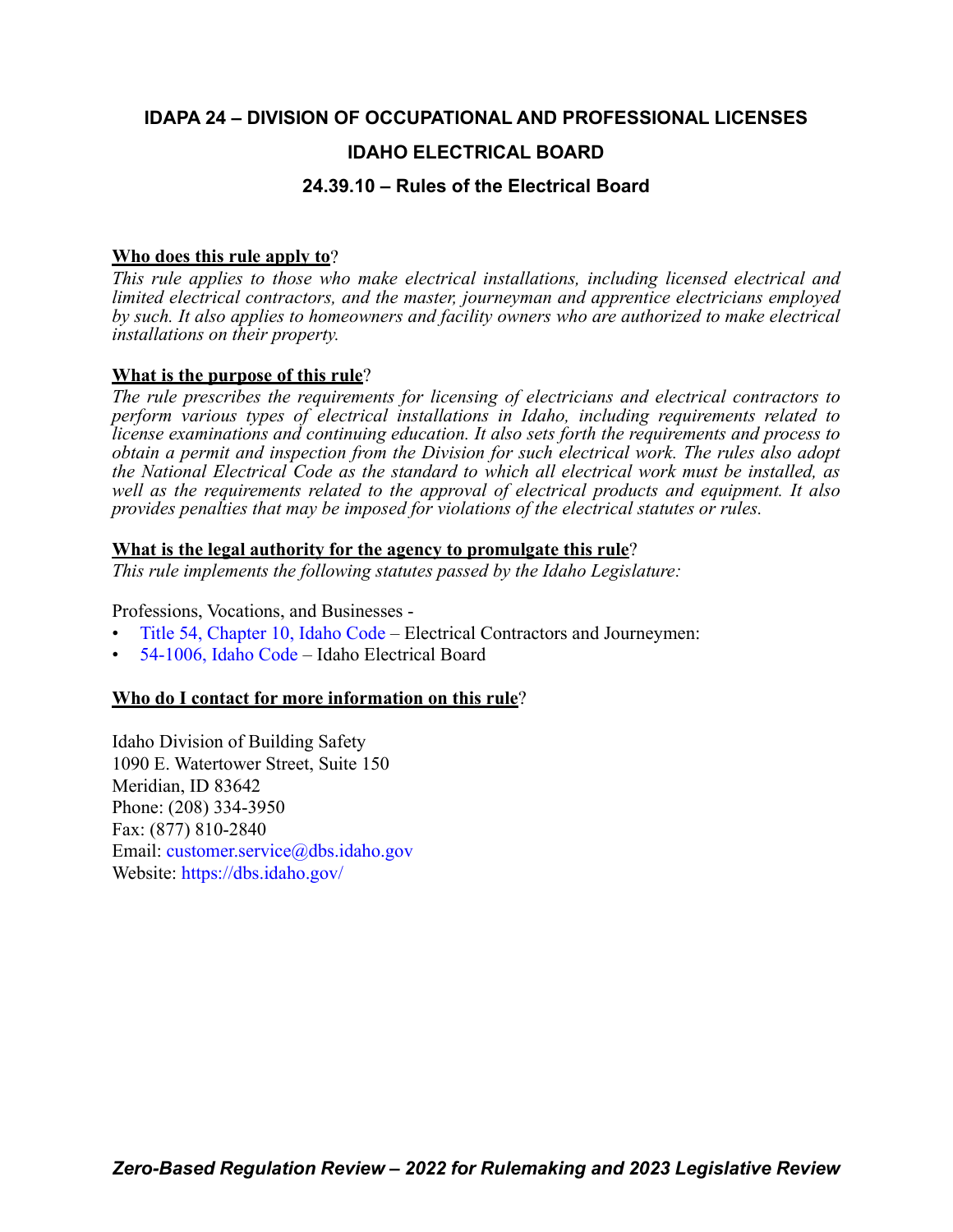# *Table of Contents*

| SUBCHAPTER A - ELECTRICAL PERMITS AND INSPECTIONS<br>SUBCHAPTER B - FEES FOR ELECTRICAL PERMITS AND INSPECTIONS<br><b>SUBCHAPTER C - ELECTRICAL LICENSING AND REGISTRATION</b><br>107. Journeyman Electrician Performing Limited Electrical Installations.  11<br><b>SUBCHAPTER D - LIMITED ELECTRICAL INSTALLATIONS</b><br><b>SUBCHAPTER E - EXAMINATIONS</b><br>SUBCHAPTER F - USE OF THE NATIONAL ELECTRICAL CODE<br>250. Adoption And Incorporation By Reference Of The National Electrical Code. . 15<br>SUBCHAPTER G - CONTINUING EDUCATION REQUIREMENTS<br>SUBCHAPTER H - CERTIFICATION AND APPROVAL OF ELECTRICAL<br><b>PRODUCTS</b><br><b>AND MATERIALS</b><br>400. Certification And Approval Of Electrical Products And Materials.  17 | 24.39.10 - Rules of the Idaho Electrical board |  |
|---------------------------------------------------------------------------------------------------------------------------------------------------------------------------------------------------------------------------------------------------------------------------------------------------------------------------------------------------------------------------------------------------------------------------------------------------------------------------------------------------------------------------------------------------------------------------------------------------------------------------------------------------------------------------------------------------------------------------------------------------|------------------------------------------------|--|
|                                                                                                                                                                                                                                                                                                                                                                                                                                                                                                                                                                                                                                                                                                                                                   |                                                |  |
|                                                                                                                                                                                                                                                                                                                                                                                                                                                                                                                                                                                                                                                                                                                                                   |                                                |  |
|                                                                                                                                                                                                                                                                                                                                                                                                                                                                                                                                                                                                                                                                                                                                                   |                                                |  |
|                                                                                                                                                                                                                                                                                                                                                                                                                                                                                                                                                                                                                                                                                                                                                   |                                                |  |
|                                                                                                                                                                                                                                                                                                                                                                                                                                                                                                                                                                                                                                                                                                                                                   |                                                |  |
|                                                                                                                                                                                                                                                                                                                                                                                                                                                                                                                                                                                                                                                                                                                                                   |                                                |  |
|                                                                                                                                                                                                                                                                                                                                                                                                                                                                                                                                                                                                                                                                                                                                                   |                                                |  |
|                                                                                                                                                                                                                                                                                                                                                                                                                                                                                                                                                                                                                                                                                                                                                   |                                                |  |
|                                                                                                                                                                                                                                                                                                                                                                                                                                                                                                                                                                                                                                                                                                                                                   |                                                |  |
|                                                                                                                                                                                                                                                                                                                                                                                                                                                                                                                                                                                                                                                                                                                                                   |                                                |  |
|                                                                                                                                                                                                                                                                                                                                                                                                                                                                                                                                                                                                                                                                                                                                                   |                                                |  |
|                                                                                                                                                                                                                                                                                                                                                                                                                                                                                                                                                                                                                                                                                                                                                   |                                                |  |
|                                                                                                                                                                                                                                                                                                                                                                                                                                                                                                                                                                                                                                                                                                                                                   |                                                |  |
|                                                                                                                                                                                                                                                                                                                                                                                                                                                                                                                                                                                                                                                                                                                                                   |                                                |  |
|                                                                                                                                                                                                                                                                                                                                                                                                                                                                                                                                                                                                                                                                                                                                                   |                                                |  |
|                                                                                                                                                                                                                                                                                                                                                                                                                                                                                                                                                                                                                                                                                                                                                   |                                                |  |
|                                                                                                                                                                                                                                                                                                                                                                                                                                                                                                                                                                                                                                                                                                                                                   |                                                |  |
|                                                                                                                                                                                                                                                                                                                                                                                                                                                                                                                                                                                                                                                                                                                                                   |                                                |  |
|                                                                                                                                                                                                                                                                                                                                                                                                                                                                                                                                                                                                                                                                                                                                                   |                                                |  |
|                                                                                                                                                                                                                                                                                                                                                                                                                                                                                                                                                                                                                                                                                                                                                   |                                                |  |
|                                                                                                                                                                                                                                                                                                                                                                                                                                                                                                                                                                                                                                                                                                                                                   |                                                |  |
|                                                                                                                                                                                                                                                                                                                                                                                                                                                                                                                                                                                                                                                                                                                                                   |                                                |  |
|                                                                                                                                                                                                                                                                                                                                                                                                                                                                                                                                                                                                                                                                                                                                                   |                                                |  |
|                                                                                                                                                                                                                                                                                                                                                                                                                                                                                                                                                                                                                                                                                                                                                   |                                                |  |
|                                                                                                                                                                                                                                                                                                                                                                                                                                                                                                                                                                                                                                                                                                                                                   |                                                |  |
|                                                                                                                                                                                                                                                                                                                                                                                                                                                                                                                                                                                                                                                                                                                                                   |                                                |  |
|                                                                                                                                                                                                                                                                                                                                                                                                                                                                                                                                                                                                                                                                                                                                                   |                                                |  |
|                                                                                                                                                                                                                                                                                                                                                                                                                                                                                                                                                                                                                                                                                                                                                   |                                                |  |
|                                                                                                                                                                                                                                                                                                                                                                                                                                                                                                                                                                                                                                                                                                                                                   |                                                |  |
|                                                                                                                                                                                                                                                                                                                                                                                                                                                                                                                                                                                                                                                                                                                                                   |                                                |  |
|                                                                                                                                                                                                                                                                                                                                                                                                                                                                                                                                                                                                                                                                                                                                                   |                                                |  |
|                                                                                                                                                                                                                                                                                                                                                                                                                                                                                                                                                                                                                                                                                                                                                   |                                                |  |
|                                                                                                                                                                                                                                                                                                                                                                                                                                                                                                                                                                                                                                                                                                                                                   |                                                |  |
|                                                                                                                                                                                                                                                                                                                                                                                                                                                                                                                                                                                                                                                                                                                                                   |                                                |  |
|                                                                                                                                                                                                                                                                                                                                                                                                                                                                                                                                                                                                                                                                                                                                                   |                                                |  |
|                                                                                                                                                                                                                                                                                                                                                                                                                                                                                                                                                                                                                                                                                                                                                   |                                                |  |
|                                                                                                                                                                                                                                                                                                                                                                                                                                                                                                                                                                                                                                                                                                                                                   |                                                |  |
|                                                                                                                                                                                                                                                                                                                                                                                                                                                                                                                                                                                                                                                                                                                                                   |                                                |  |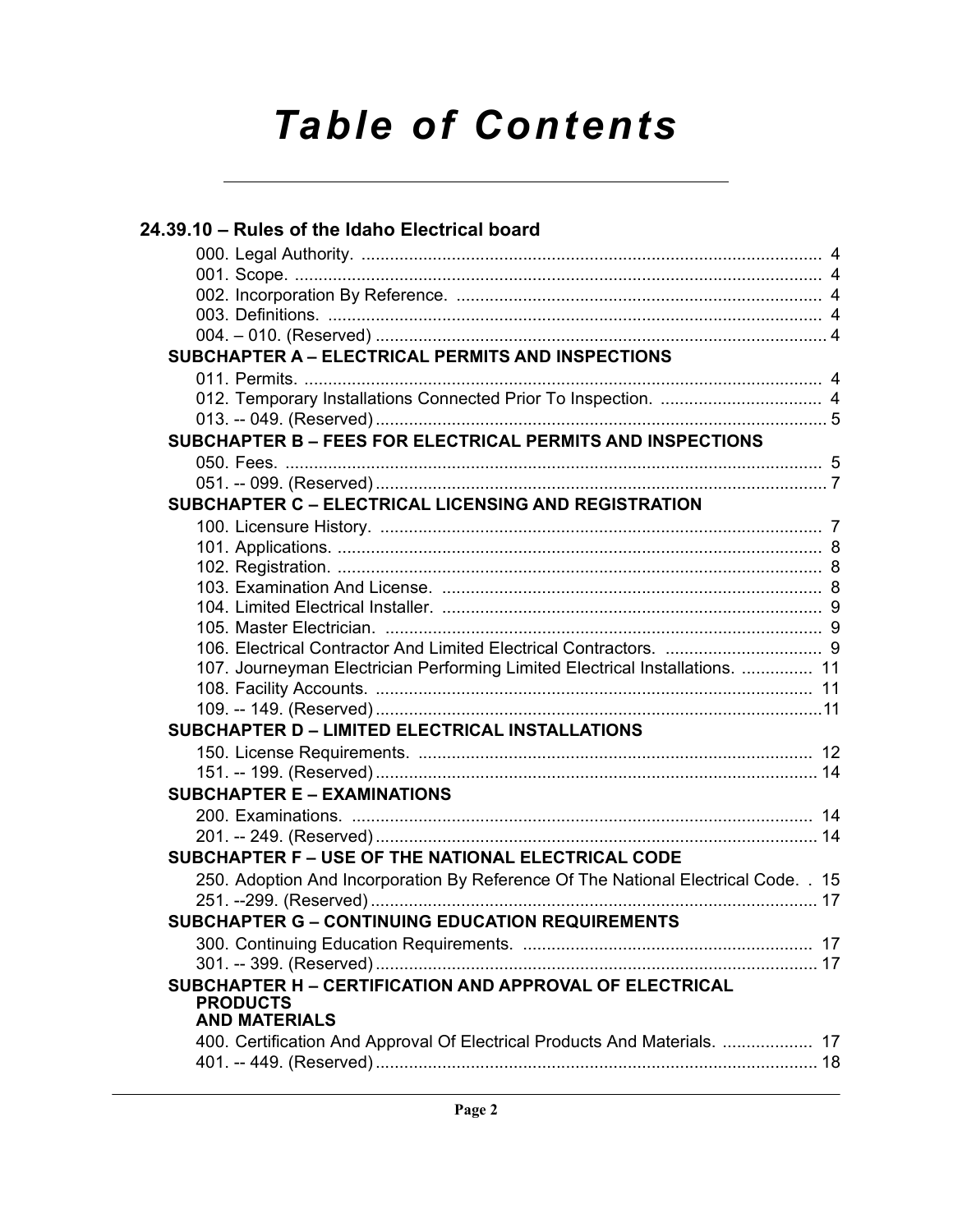### **SUBCHAPTER I - CIVIL PENALTIES**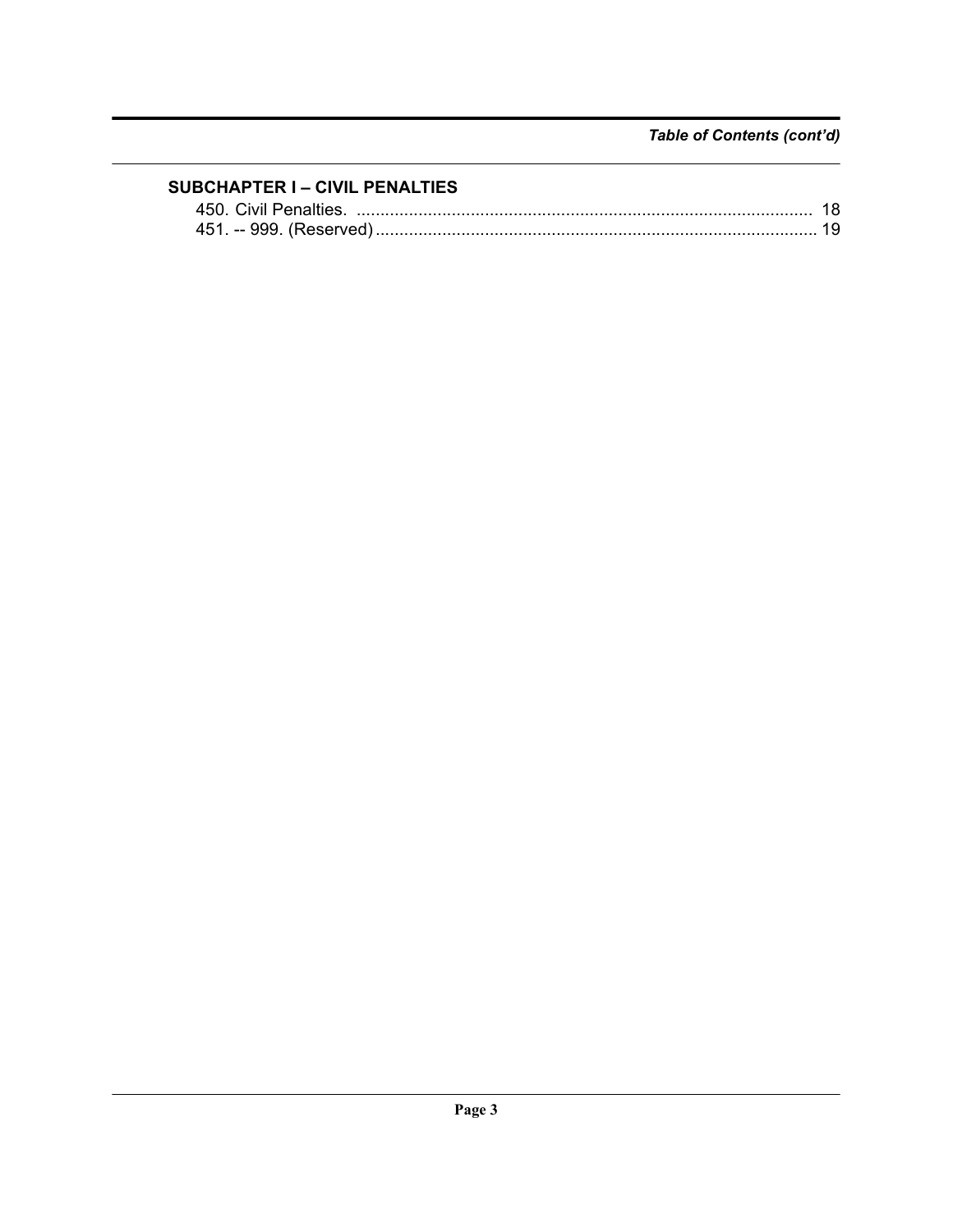#### **24.39.10 – RULES OF THE IDAHO ELECTRICAL BOARD**

#### <span id="page-3-1"></span><span id="page-3-0"></span>**000. LEGAL AUTHORITY.**

The rules are promulgated pursuant to Title 54, Chapter 10, Idaho Code. (3-31-22)T

#### <span id="page-3-2"></span>**001. SCOPE.**

The rules include criteria for the use of electrical permits for electrical installations, inspections, fees for licenses, continuing education, adoption of the National Electrical Code, and civil penalties. (3-31-22)T

#### <span id="page-3-3"></span>**002. INCORPORATION BY REFERENCE.**

The National Electrical Code, 2017 Edition, is incorporated by reference into these rules as further specified in Section 250. (3-31-22) Section 250.  $(3-31-22)T$ 

#### <span id="page-3-4"></span>**003. DEFINITIONS.**

**01. Associated Buildings**. All buildings, structures, and fixtures used for domestic purposes and in connection with the primary or secondary residence, such as garages, sheds, barns, or shops. (3-31-22)T

**02. Person**. Includes an individual, company, firm, partnership, corporation, association or other organization. (3-31-22)T

**03. Recognized License**. A license from another jurisdiction that is recognized by the Board as requiring qualifications at least equal to the qualifications for a license contained in Title 54, Chapter 10, Idaho Code, and these rules. (3-31-22)T

#### <span id="page-3-6"></span><span id="page-3-5"></span>**004. – 010. (RESERVED)**

#### **SUBCHAPTER A – ELECTRICAL PERMITS AND INSPECTIONS (Rules 011 through 049)**

#### <span id="page-3-7"></span>**011. PERMITS.**

Electrical permits shall be used only for the electrical installations identified in the permit application and for which said permit holder shall assume full responsibility. (3-31-22) said permit holder shall assume full responsibility.

**01. Completion of Installation**. For each installation made by a permit holder and coming under the provisions of Section 54-1001, Idaho Code, said permit holder or his authorized representative shall request a final inspection from the Division. (3-31-22)T

**02. Permits and Inspections**. All electrical permits shall be purchased before work is commenced. Where the total cost of installation is unknown, the minimum permit fee as listed in the fee schedule of these rules applies. In all cases, payment of the total permit fee shall be made prior to a final inspection. (3-31-22)T

**a.** Permit holders with outstanding fines, violations, or unpaid permit fees recorded with the Division will not be allowed to purchase further electrical permits unless and until all outstanding fees due have been paid in full. (3-31-22) full.  $(3-31-22)T$ 

**b.** No wiring or equipment may be concealed in any manner from access or sight until the work has been inspected and approved for cover by the electrical inspector. (3-31-22)T

**03. Power Supply Company**. Pursuant to Section 54-1005, Idaho Code, a power supply company may connect and energize an electrical installation made by an electrical contractor without delay and before the installation has passed inspection if the contractor submits to the power supply company a copy of an electrical permit purchased by the contractor and the power supply company deems the connection and energization necessary to preserve life or property. The contractor shall request that the Division conduct an inspection on the next business day. (3-31-22) day. (3-31-22)T

#### <span id="page-3-8"></span>**012. TEMPORARY INSTALLATIONS CONNECTED PRIOR TO INSPECTION.**

Only a licensed electrical contractor may have a power supply company connect and energize a temporary service for construction prior to an inspection being performed. Any contractor energizing a temporary service prior to inspection shall assume full responsibility for the installation of the temporary service. A power supply company may only connect and energize a temporary service upon receipt of a copy of an electrical permit. (3-31-22) only connect and energize a temporary service upon receipt of a copy of an electrical permit.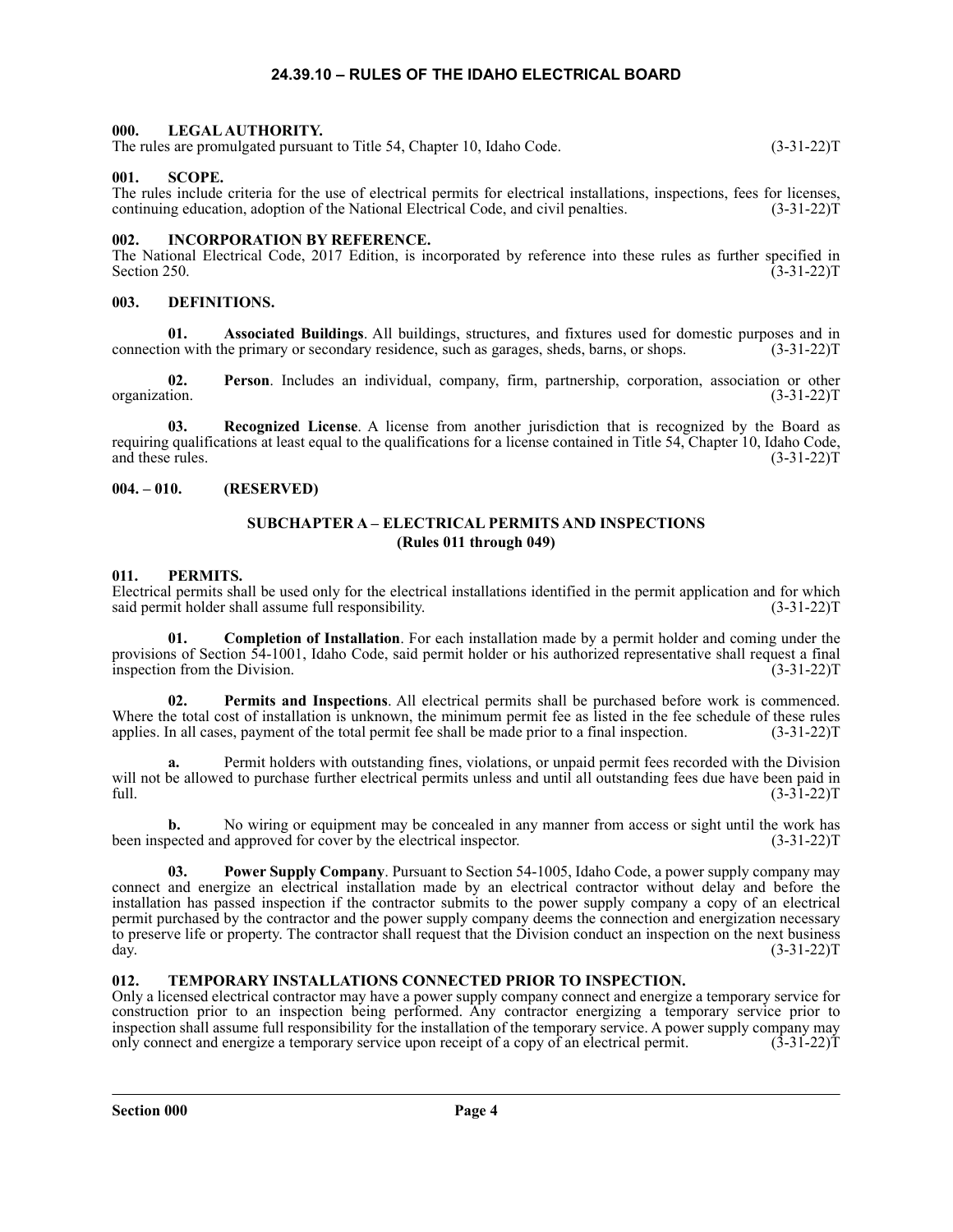#### <span id="page-4-1"></span><span id="page-4-0"></span>**013. -- 049. (RESERVED)**

#### **SUBCHAPTER B – FEES FOR ELECTRICAL PERMITS AND INSPECTIONS (Rules 050 through 099)**

#### <span id="page-4-2"></span>**050. FEES.**

The type of permit a person may purchase is limited to the scope of work for which the person is licensed.

 $(3-31-22)T$ 

**01. Temporary Construction Service (Temporary Power) Permit**. To be installed for construction purposes only, for a period not to exceed one (1) year: (3-31-22)T

**a.** Two hundred (200) amp or less, one (1) location: sixty-five dollars (\$65). (3-31-22)T

**b.** All others to be calculated using Subsection 050.06, Other Installation (Including Industrial and Commercial) Permit, of these rules. (3-31-22)T

#### **02. New Residential**. Includes associated buildings with wiring being constructed on each property.

| New - One-Family Dwellings                 |  |                                                                             |  |  |  |  |
|--------------------------------------------|--|-----------------------------------------------------------------------------|--|--|--|--|
| Up to 1,500 square feet of living space    |  | \$130                                                                       |  |  |  |  |
| 1,501 to 2,500 square feet of living space |  | \$195                                                                       |  |  |  |  |
| 2,501 to 3,500 square feet of living space |  | \$260                                                                       |  |  |  |  |
| 3,501 to 4,500 square feet of living space |  | \$325                                                                       |  |  |  |  |
| Over 4,500 square feet of living space     |  | \$325 plus \$65 for each additional 1,000 square<br>feet or portion thereof |  |  |  |  |
| New - Two- and Multi-Family Dwellings      |  |                                                                             |  |  |  |  |
| Two-family dwellings                       |  | \$260                                                                       |  |  |  |  |
| Multi-family dwellings                     |  | \$130 per building plus \$65 per unit                                       |  |  |  |  |

 $(3-31-22)T$ 

**a.** Existing dwelling unit permit: sixty-five dollars (\$65) plus ten dollars (\$10) for each additional branch circuit up to the maximum of the corresponding square footage of the dwelling unit. (3-31-22)T

**b.** Residential Dwelling unit spa, hot tub, hydro massage tub, and swimming pool permit: sixty-five dollars (\$65) for each trip to inspect. (For all other installations of spas, hot tubs, hydro massage tubs, and swimming pools, use Subsection 050.06, Other Installation (including Industrial and Commercial) Permit, of these rules.)  $(3-31-22)T$ 

**03. Residential Space Heating and Air Conditioning**. When not part of a new residential construction permit, or heat/ventilating/air conditioning permit with no additional wiring: sixty-five dollars (\$65).  $(3-31-22)T$ 

**04. Domestic Water Pump Permit**. See Subsection 050.06 - Pump (Water, Domestic Water, 1, Sewage) -- Each Motor Permit, of these rules. (3-31-22) Irrigation, Sewage) -- Each Motor Permit, of these rules.

**05. Mobile/Manufactured Home Permit**. Sixty-five dollars (\$65) basic fee plus ten dollars (\$10) for each additional circuit. Mobile home and RV parks for distribution wiring including pedestal, service conductors and lot supply to individual units come under Subsection 050.06, Other Installation (Including Industrial and Commercial) Permit, of these rules. (3-31-22)T

**06. Other Installation (Including Industrial and Commercial) Permit**. The permit fees listed in this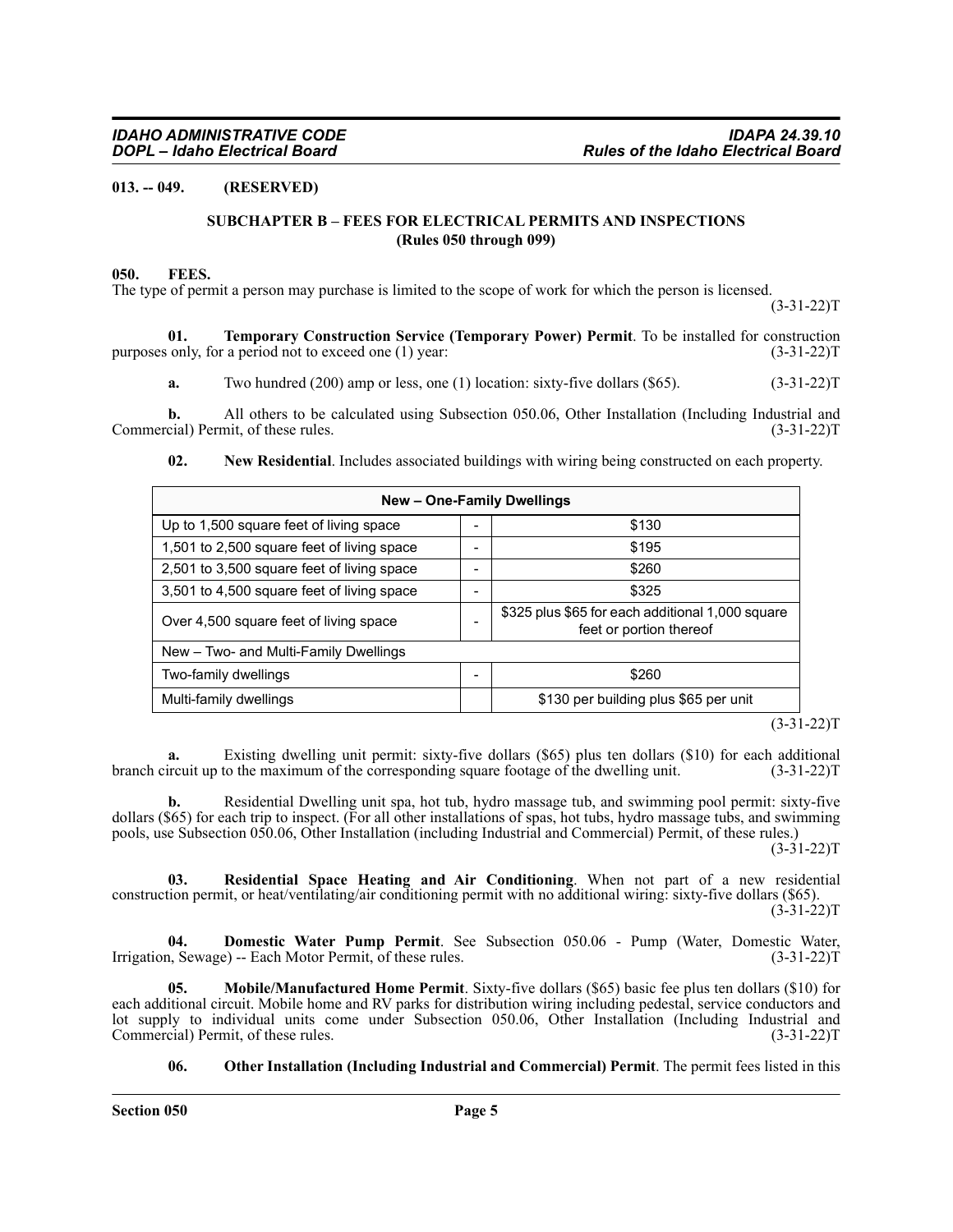### *IDAHO ADMINISTRATIVE CODE IDAPA 24.39.10 DOPL – Idaho Electrical Board Rules of the Idaho Electrical Board*

section apply to any and all installations not specifically mentioned elsewhere in this schedule. The electrical cost shall be the cost to the owner of all labor charges and all other costs that are incurred to complete the installation of all wiring and equipment installed as part of the system, factory assembled industrial machinery to be operated by electrical energy shall not be included in calculating these fees. (3-31-22) electrical energy shall not be included in calculating these fees.

**a.** Wiring cost not exceeding ten thousand dollars (\$10,000): sixty dollars (\$60) plus two percent (2%) viring cost. of total wiring cost.

**b.** Wiring cost over ten thousand dollars (\$10,000) but not exceeding one hundred thousand dollars (\$100,000): two hundred sixty dollars (\$260) plus one percent (1%) of wiring cost in excess of ten thousand dollars (\$10,000).  $(3-31-22)$ T  $(3-31-22)$ T (3000).

**c.** Wiring cost over one hundred thousand dollars (\$100,000): one thousand one hundred sixty dollars (\$1,160) plus one-half of one percent (.5%) of the portion of wiring costs exceeding one hundred thousand dollars  $(3-31-22)$ T (3-31-22)T

**d.** All fees calculated under this schedule must be calculated on the total wiring cost of the job, and this figure will be shown on the permit. The permit fees listed in this Subsection apply to all installations not specifically mentioned elsewhere in this schedule. The wiring cost shall be the cost to the owner of all labor charges and all wiring materials and equipment installed as part of the wiring system. When labor is performed by the owner, such labor cost shall be based upon the market value of said labor. For all owner-supplied, factory assembled electrical infrastructural equipment to be installed, the inspection will be based on one-half of one percent (.5%) of total cost of the equipment OR an hourly rate of one hundred thirty dollars (\$130) for the first hour of each inspection and sixty-five dollars (\$65) for each subsequent hour. Factory assembled machinery to be operated by electrical energy will not be included when calculating these fees. (3-31-22)T

**e.** Small work not exceeding five hundred dollars (\$500) in cost and not involving a change in service ons: ten dollars (\$10). connections: ten dollars  $(\$10)$ .

| To 25 HP                                                                                                   |  | \$65  |  |  |
|------------------------------------------------------------------------------------------------------------|--|-------|--|--|
| 26 to 200 HP                                                                                               |  | \$95  |  |  |
| Over 200 HP                                                                                                |  | \$130 |  |  |
| For phase inverters and roto phase equipment, use<br>Subsection 050.06, in addition to the pump motor fee. |  |       |  |  |

#### **07. Pump (Water, Domestic Water, Irrigation, Sewage) -- Each Motor Permit**.

 $(3-31-22)T$ 

**08. Electrically-Driven Irrigation Machine Permit**. Center Pivot: sixty-five dollars (\$65) plus ten dollars (\$10) per tower or drive motor. Other types: sixty-five dollars (\$65) plus ten dollars (\$10) per motor. (Note:<br>No additional fee required for underground feeder). (3-31-22) No additional fee required for underground feeder).

**09. Electric Sign and Outline Lighting Permit**. Electric signs: sixty-five dollars (\$65) per sign; ighting: sixty-five dollars (\$65) per each occupancy. (3-31-22) Outline lighting: sixty-five dollars  $(\$65)$  per each occupancy.

**10. Requested Inspection Permit**. A base fee of sixty-five dollars (\$65) plus an additional sixty-five dollars (\$65) for each hour, or portion thereof, in excess of one (1) hour including travel time. Out-of-state travel expenses shall be paid by the requesting party.  $(3-31-22)$ expenses shall be paid by the requesting party.

**11. Additional Fees and Reinspection Fees**. A base fee of sixty-five dollars (\$65) plus an additional sixty-five dollars (\$65) for each additional hour, or portion thereof, in excess of one (1) hour including travel time, shall also be paid before approval of the installation if the following services and trips to inspect are necessary:  $(3-31-22)T$ 

**a.** Permit holder had given notice to the inspector that the work is ready for inspection when it was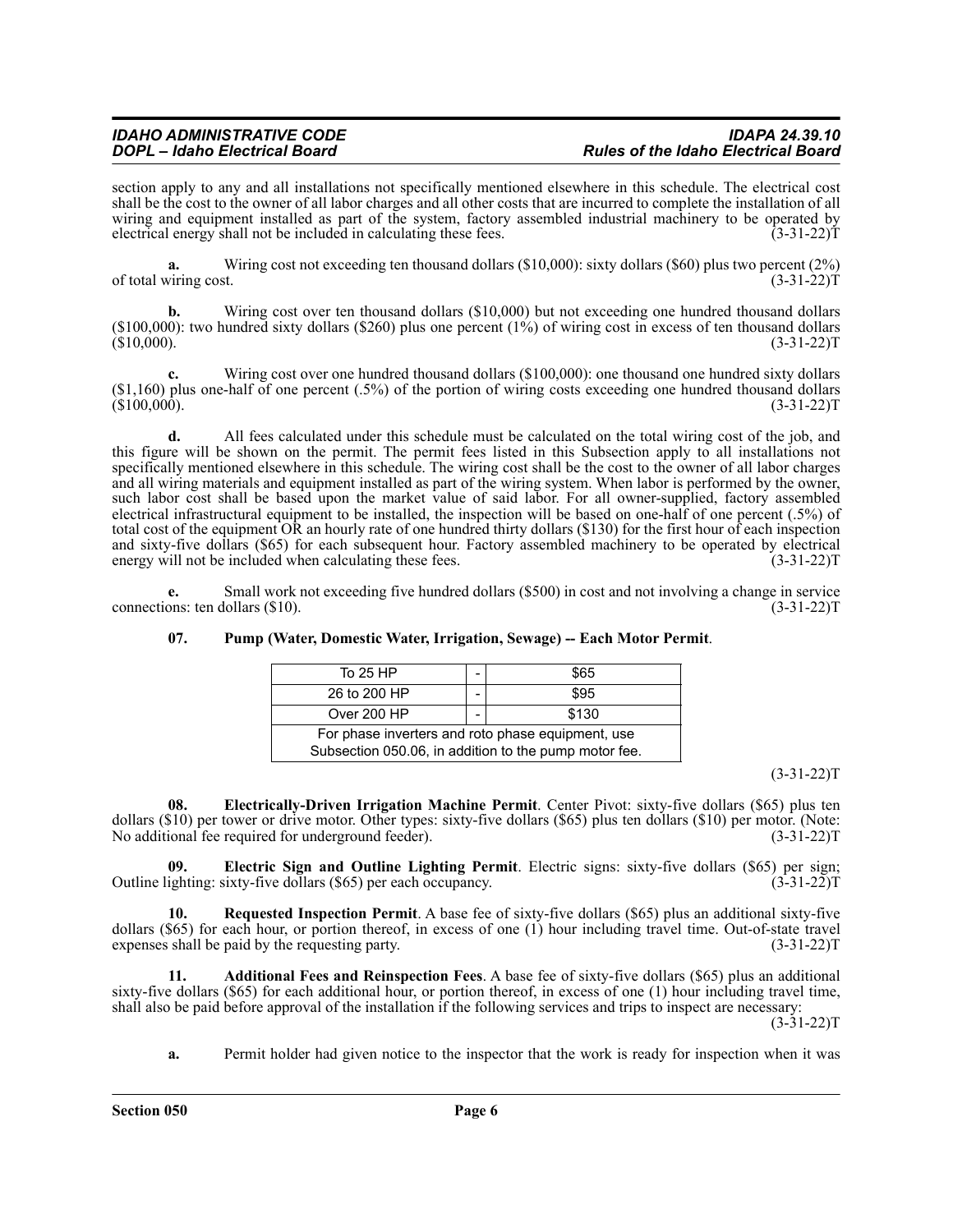not.  $(3-31-22)T$ 

**b.** Permit holder has not clearly or correctly given the location of the installation either by directions, maps, coordinates, or correct address and posting a copy of the permit at the service or other conspicuous location on the property or the inspector cannot gain access to make the inspection. (3-31-22)T

**c.** Corrections required by the inspector as a result of the submitter improperly responding to a e notice. (3-31-22) corrective notice.

**d.** Removing a red tag from the jobsite. (3-31-22)T

**e.** Reinspection because corrections have not been made in the prescribed time, unless an extension requested and granted. (3-31-22) has been requested and granted.

**12.** No Permit. Failure to purchase a permit before work is commenced, may result in the imposition ble permit fee. (3-31-22) of a double permit fee.

**13. Plan Check Fee**. Sixty-five dollars (\$65) minimum for one (1) hour or less. Over one (1) hour: sixty-five dollars (\$65) plus sixty-five dollars (\$65) for each hour, or portion thereof, in excess of one (1) hour. (3-31-22)T

**14. Fees for Temporary Amusement/Industry Electrical Inspections**. Each time a ride, concession, or generator is set up: sixty-five dollars (\$65) base fee plus ten dollars (\$10) for each ride, concession, or generator.  $(3-31-22)T$ 

**15. Expiration of Permits**. Every permit issued shall expire by limitation and become null and void after three hundred sixty-five (365) days from the purchase date. A permit may be renewed for an additional year upon receipt of Division approval and sixty-five dollars  $(\$65)$  renewal fee.  $(3-31-22)T$ 

**16. Transferring a Permit**. A permit may be transferred to another eligible party if such party provides to the Division written authorization signed and notarized by the original permit holder consenting to the transfer itself and assignment of all the responsibilities and conditions incorporated into the original permit issuance. A permit may be transferred to the owner of the property on which the electrical work is to be performed and for which the permit was issued, or such owner's designated legal agent, in cases where such owner has terminated his legal relationship with the electrical contractor who originally obtained the permit. An administrative fee in the amount of forty-five dollars (\$45) for the transfer of the permit shall be assessed by the Division. (3-31-22)T

**17. Refunds of Permits**. The administrator of the Division may authorize a refund for any permit fee paid on the following bases: (3-31-22)T

**a.** The administrator may authorize a refund of the entire permit fee paid when no work has been performed related to the installations or electrical work covered by a permit issued by the Division. A lesser amount up to fifty percent (50%) of the permit fee amount may be refunded if work has commenced and the project is less than fifty percent  $(50\%)$  complete as determined by the Division; and  $(3-31-22)$ T

**b.** The administrator cannot authorize a refund of any permit fee paid except upon written application for such filed by the original permit holder or the property owner's representative not less than one hundred eighty  $(180)$  days after the date the permit was issued.  $(3-31-22)$ T

#### <span id="page-6-1"></span><span id="page-6-0"></span>**051. -- 099. (RESERVED)**

#### **SUBCHAPTER C – ELECTRICAL LICENSING AND REGISTRATION (Rules 100 through 149)**

#### <span id="page-6-2"></span>**100. LICENSURE HISTORY.**

An applicant for any registration or license who has previously obtained a Recognized License as a journeyman, master, or limited installer shall upon application to the Division disclose such license and provide sufficient proof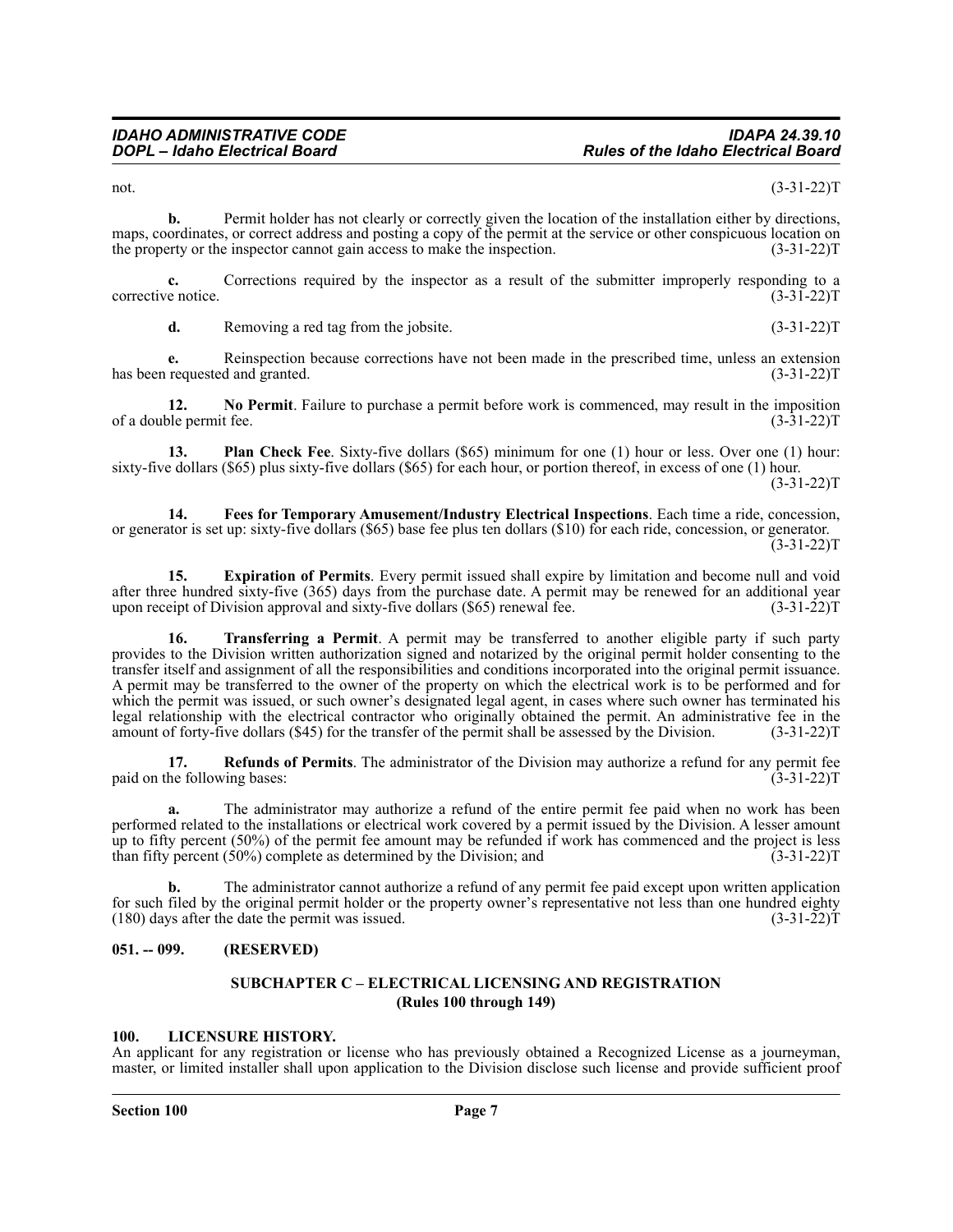thereof.  $(3-31-22)T$ 

#### <span id="page-7-0"></span>**101. APPLICATIONS.**

**01. Application Form**. Each applicant shall properly complete and submit the applicable form, giving ent information and obtaining notarization of all signatures. (3-31-22) all pertinent information and obtaining notarization of all signatures.

**02. Examination and Licensure Approval**. The Division must approve each application before examination and licensure. An applicant who does not take the applicable examination within ninety (90) days of the date of approval must reapply. (3-31-22) T

**03. License**. An applicant who does not purchase a license within ninety (90) days of successful completion of the applicable examination must reapply and obtain approval again. Applicants who have taken and passed the applicable exam within three hundred sixty-five (365) days of purchasing a license will not be required to be re-examined. (3-31-22)T

**04. License or Registration Period**. The license or registration period set forth in Section 54-1008, Idaho Code, for each license or registration shall begin upon satisfaction of the applicable fee provided in Section 54- 1013, Idaho Code. (3-31-22)T

#### <span id="page-7-1"></span>**102. REGISTRATION.**

**01. Registration Requirements**. To become an apprentice or limited electrical trainee, a person shall comply with Section 54-1010(3) or 54-1010(4), Idaho Code. Each apprentice or limited electrical trainee shall carry a current Registration Certificate while performing electrical work and present the Registration Certificate upon request for examination. (3-31-22) request for examination.

**02. Renewal Requirements**. To renew a registration, the registrant shall submit evidence demonstrating the registrant has successfully completed one (1) of the following during the prior registration period:  $(3-31-22)T$ 

**a.** At least twenty-four (24) hours of a Board-approved sequence of instruction. (3-31-22)T

**b.** Continuation training, defined as eight (8) hours of NFPA 70E training and sixteen (16) hours of late training, code-related training, or industry-related training. code-update training, code-related training, or industry-related training.

**c.** There are no renewal requirements for limited electrical trainees. (3-31-22) T

#### <span id="page-7-2"></span>**103. EXAMINATION AND LICENSE.**

**01. Examination Requirements**. To take the journeyman examination, an applicant will submit evidence demonstrating the completion of one (1) of the following: (3-31-22)T

**a.** Four (4) years of a sequence of instruction approved by the Board and the Idaho Division of Career-Technical Education and three (3) years, defined as a minimum of six thousand (6,000) hours, of work experience under the constant on-the-job supervision and training of a journeyman electrician.  $(3-31-22)$ T experience under the constant on-the-job supervision and training of a journeyman electrician.

**b.** Eight (8) years, defined as a minimum of sixteen thousand (16,000) hours, of work experience in accordance with the requirements of the jurisdiction in which the applicant obtained the experience. Verification of work experience shall consist of a notarized letter from each employer with which the applicant obtained the experience. (3-31-22)T

#### **02. License Requirements**. (3-31-22)T

**a.** To obtain a provisional journeyman license, an applicant shall submit to the Division evidence demonstrating the applicant has successfully completed eight (8) years, defined as a minimum of sixteen thousand (16,000) hours, of work experience in accordance with the requirements of the jurisdiction in which the applicant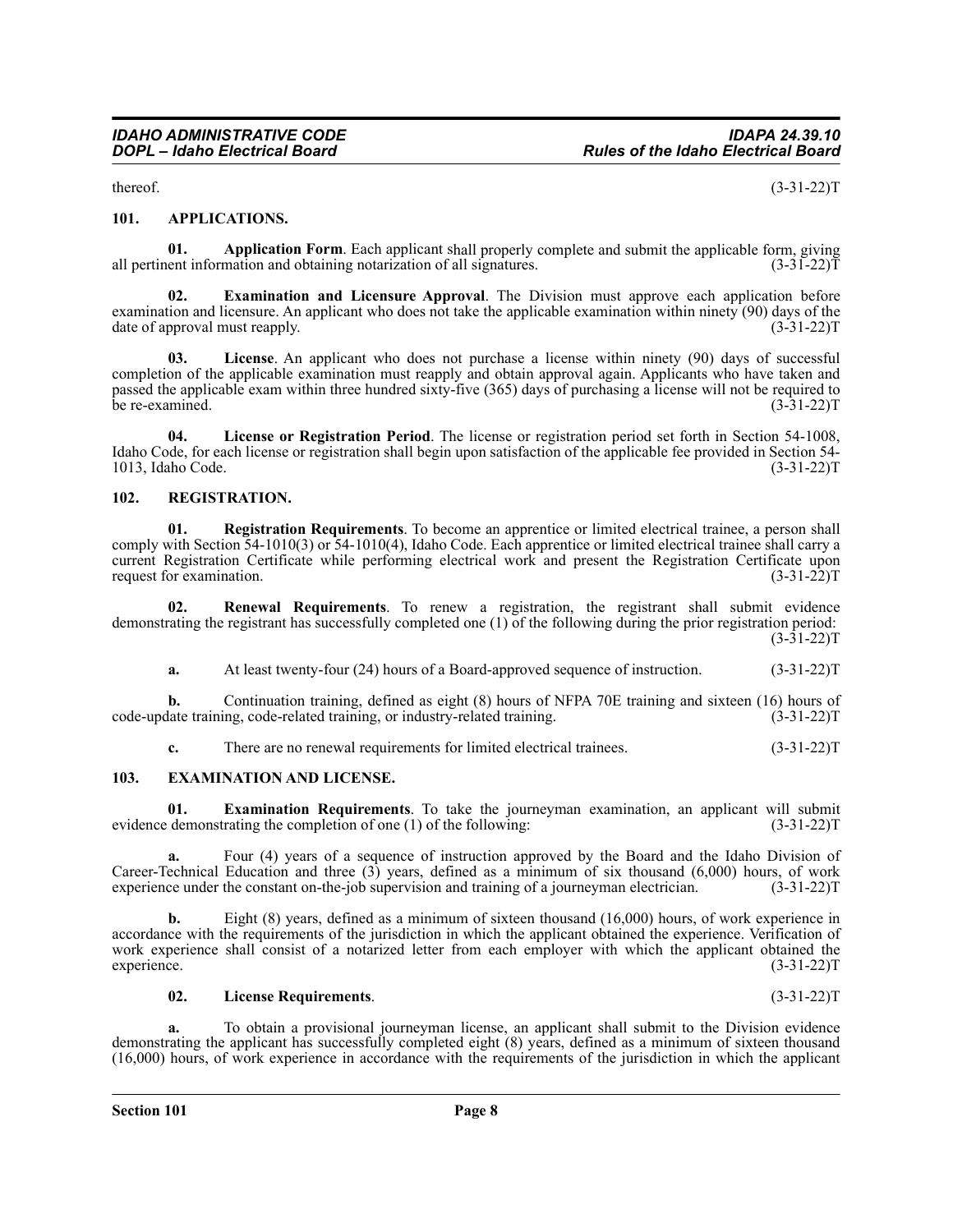obtained the experience. Verification of work experience shall consist of a notarized letter from each employer or the employer's Master or Journeyman electrician with which the applicant obtained the experience. If signed by a Master or Journeyman electrician, proof of concurrent employment is required. (3-31-22)T

**b.** To obtain a journeyman license, an applicant shall submit evidence demonstrating they passed the journeyman examination; and (3-31-22)T

i. Four (4) years, defined as a minimum of eight thousand  $(8,000)$  hours, of work experience under tant on-the-job supervision and training of a journeyman electrician; or  $(3-31-22)$ the constant on-the-job supervision and training of a journeyman electrician; or

ii. Eight (8) years, defined as a minimum of sixteen thousand (16,000) hours, of work experience in accordance with the requirements of the jurisdiction in which the applicant obtained the experience. (3-31-22)T

**c.** To obtain a journeyman license, an applicant with a Recognized License shall comply with Section 54-1007(5), Idaho Code, and submit evidence demonstrating: (3-31-22)T

i. The applicant's Recognized License is current, active, and in good standing; and (3-31-22)T

ii. The applicant obtained the Recognized License by testing from the issuing jurisdiction. (3-31-22)T

**03. Unacceptable Work Experience**. The Division will not accept work experience in appliance repair, motor winding, or communications to meet the requirements to take the journeyman examination or obtain a provisional journeyman or journeyman license. provisional journeyman or journeyman license.

#### <span id="page-8-0"></span>**104. LIMITED ELECTRICAL INSTALLER.**

To qualify for testing as a limited electrical installer an applicant shall be required to work not less than two (2) years, defined as a minimum of four thousand (4,000) hours of work experience, under the constant on-the-job supervision of a limited electrical installer of the same limited category, or show equivalent requirements have been met in compliance with the requirements of the state in which the experience was received. Experience gained while engaged in the practice of a limited electrical installer or trainee may not be considered towards the satisfaction of the minimum experience requirements for licensing as a journeyman electrician. (3-31-22) minimum experience requirements for licensing as a journeyman electrician.

#### <span id="page-8-1"></span>**105. MASTER ELECTRICIAN.**

An applicant for a master license must have at least four (4) years' experience as a licensed journeyman as provided in Section 54-1007, Idaho Code. Upon approval, the applicant may apply to take the examination. Upon passing the examination, the applicant must remit the required fee for the issuance of a master license. A person holding a current master license is not be required to hold a journeyman license. (3-31-22) master license is not be required to hold a journeyman license.

#### <span id="page-8-2"></span>**106. ELECTRICAL CONTRACTOR AND LIMITED ELECTRICAL CONTRACTORS.**

#### **01. Qualifications for Contractors**. (3-31-22)T

**a.** On and after July 1, 2008, except as hereinafter provided, any person shall be eligible to apply for a providently for a provided, any person shall be eligible to apply for a providently controllowing requirements: contractor license upon the following requirements:

i. Applicant shall have at least one (1) full-time employee who holds a valid master license or limited electrical installer license for limited electrical contractors issued by the Division. Licensed contractors who are current and active prior to July 1, 2008, shall not be required to have a master or limited electrical installer as the supervising electrician until a new supervising electrician is designated. A master license or limited electrical installer license will be required for a new supervising electrician designated after July 1, 2008. (3-31-22 license will be required for a new supervising electrician designated after July 1, 2008.

The master or limited electrical installer shall be designated the supervising electrician and shall be available during working hours to carry out the duties of supervising, as set forth herein, and who will be responsible for supervision of electrical installations made by said contractor as provided by Section 54-1010, Idaho Code.  $(3-31-22)T$ 

iii. An individual contractor may act as his own supervising master electrician or limited electrical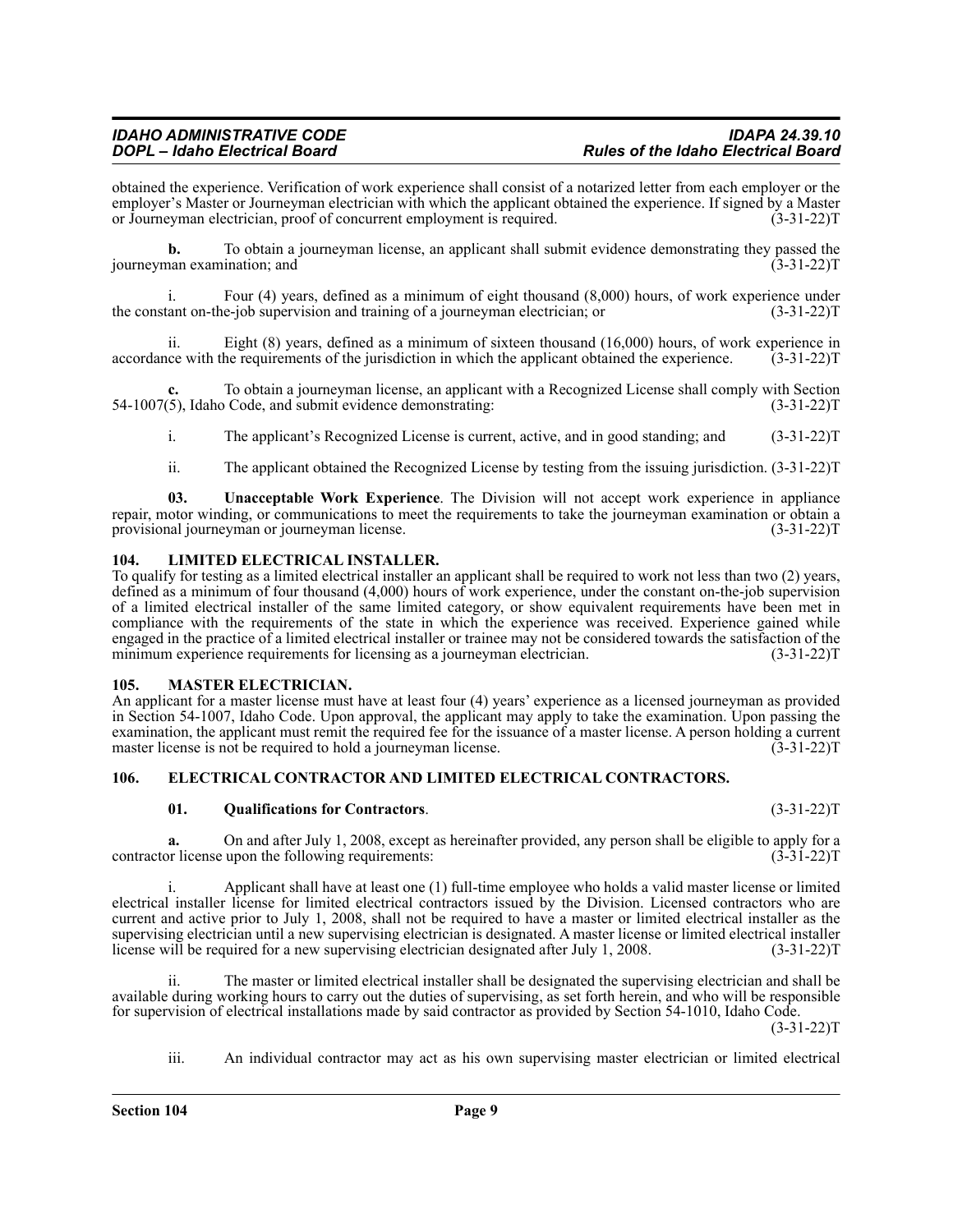installer upon the condition that he holds a valid master electrician license or limited electrical installer license.  $(3-31-22)T$ 

iv. Applicant or its designee must pass a contractor examination administered by the Division. Any applicant which purports to be a non-individual (such as, corporation, partnership, company, firm, or association), must designate in writing an individual to represent it for examination purposes. Any such designee shall be a full-<br>time supervisory employee and may not represent any other applicant for a contractor's license. (3-31-22) time supervisory employee and may not represent any other applicant for a contractor's license.

**b.** Any person designated under Paragraph 106.01.a. of these rules, and the contractor he represents, shall each notify the Division in writing if the supervising electrician or the designee's working relationship with the contractor has been terminated within ten (10) days of the date of termination. If the supervising electrician or the designee's relationship with the contractor is terminated, the contractor's license is void within ninety (90) days unless another supervising electrician is qualified by the Division, or unless another duly qualified designee passes the contractor's examination on behalf of the contractor, as applicable.  $(3-31-22)T$ 

**02. Required Signatures on Application**. An application for a contractor license shall be signed by the applicant or by the official representative of the partnership, company, firm, association, or corporation making the application countersigned by the supervising electrician.  $(3-31-22)\bar{T}$ 

**03. Electrical Contracting Work Defined**. A contractor license issued by the Division must be obtained prior to acting or attempting to act as a contractor in Idaho. (3-31-22)T

**a.** Contracting work includes electrical maintenance or repair work, in addition to new electrical installations, unless such work is expressly exempted by Section 54-1016, Idaho Code. (3-31-22)T

**b.** Any person or entity performing or offering to perform contracting services, including, but not limited to, advertising or submitting a bid shall be considered as acting or attempting to act as a contractor and shall be required to be licensed. Advertising includes, but is not limited to: newspaper, telephone directory, community flier ads or notices, telephone, television, radio, internet, business card, or door-to-door solicitations. (3-31-22)T

**c.** Any person or entity, not otherwise exempt, who performs or offers to perform contracting work, is a contractor, whether or not any compensation is received. (3-31-22) acting as a contractor, whether or not any compensation is received.

**d.** Registered general contractors who submit a bid on a multi-trade construction project that includes a licensed electrical contractor's pricing shall not be considered as acting or attempting to act as an electrical contractor. (3-31-22)T

**04. Previous Revocation**. Any applicant for a contractor license who has previously had his contractor license revoked for cause, as provided by Section 54-1009, Idaho Code, shall be considered as unfit and unqualified to receive a new contractor license so long as such cause for revocation is continuing and of such nature that correction can be made by the applicant.  $(3-31-22)T$ 

**05. Reviving an Expired License**. Any applicant for a contractor license who has allowed his license to expire and seeks to revive it under the provisions of Section 54-1013, Idaho Code, may be denied a license as unfit and unqualified if, while operating under the license prior to expiration, he violates any of the laws or rules applicable to contractors. (3-31-22) to contractors.  $(3-31-22)T$ 

#### **06. Qualification and Duties for Supervising Electrician**. (3-31-22)T

**a.** A master electrician, journeyman, or limited electrical installer shall not be considered as qualified to countersign a contractor license application as the supervising electrician, nor shall said application be approved if he does countersign said application as the supervising electrician, if said individual has had his Idaho contractor license revoked for cause under Section 54-1009, Idaho Code. (3-31-22)T

- **b.** A supervising electrician shall not countersign for more than one (1) contractor. (3-31-22)T
- **c.** A journeyman who is a full-time employee of a company, corporation, firm or association with a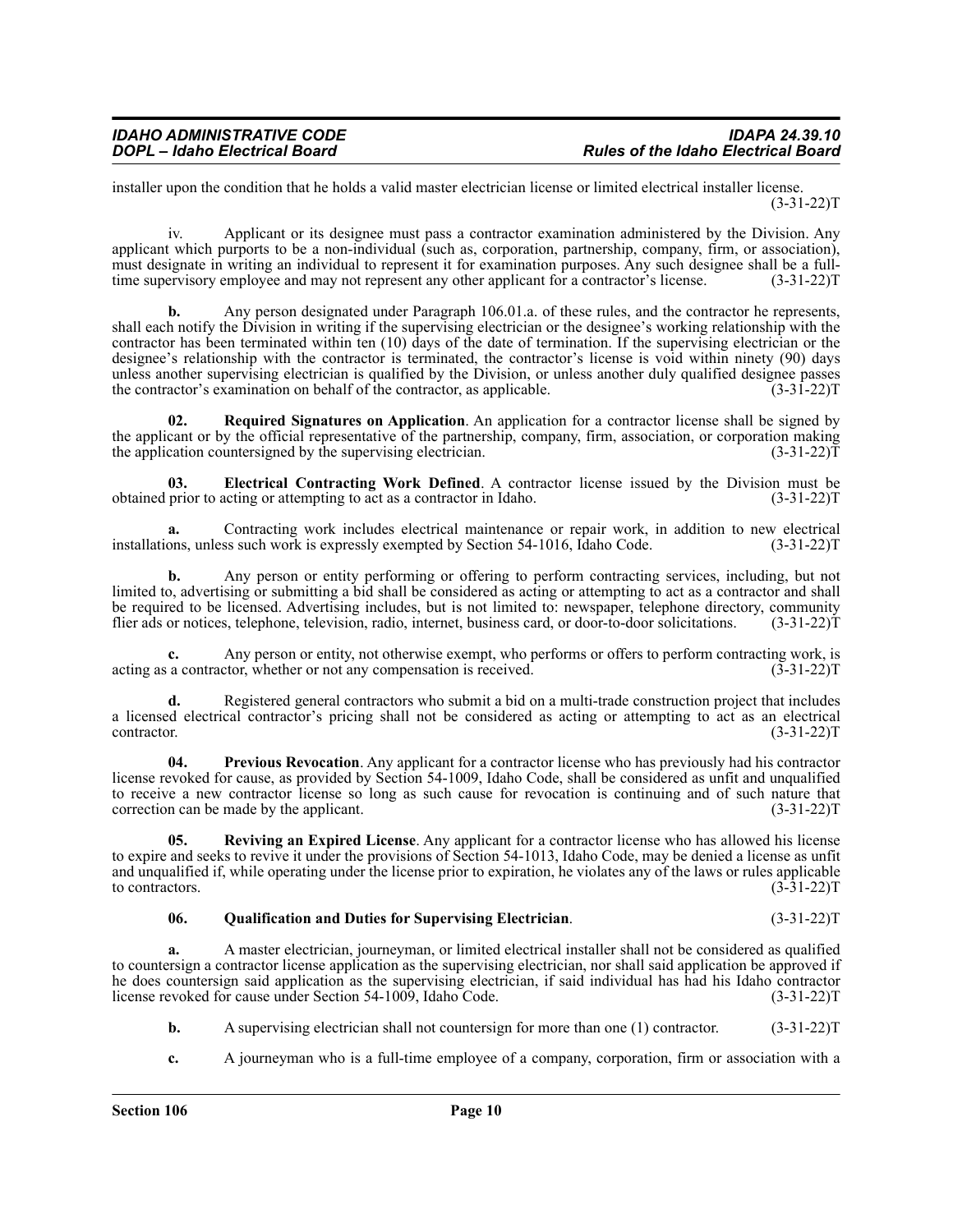#### *IDAHO ADMINISTRATIVE CODE IDAPA 24.39.10 DOPL – Idaho Electrical Board Rules of the Idaho Electrical Board*

facility account may sign as supervising journeyman for that facility account in addition to signing as supervising journeyman for his own contractor's license so long as the journeyman is listed as the owner and complies with the provisions of Paragraphs 106.01.a. and 01.b. of these rules. (3-31-22) T

**d.** Duties include: assuring that all electrical work substantially complies with the National Electrical Code and other electrical installation laws and rules of the state, and that proper electrical safety procedures are followed; assuring that all electrical labels, permits, and licenses required to perform electrical work are used; assuring compliance with correction notices issued by the Division. (3-31-22) assuring compliance with correction notices issued by the Division.

**07. Failure to Correct Defects in Electrical Installations**. If a supervising electrician countersigns a contractor license application pursuant to Subsection 106.02 of these rules and thereafter willfully fails to correct defects in electrical installations he made or supervised, and such defects are within his power to correct and are not the fault of the contractor, then the Division shall have the power to suspend or revoke said supervising electrician's license pursuant to Section 54-1009, Idaho Code. (3-31-22)T

**08. Overcharging of Fees**. It shall be grounds for suspension or revocation of a contractor license if he charges and collects from the property owner a permit or inspection fee which is higher than the fee actually in effect at the time of such charging and collection, pursuant to the current Laws and Rules of the Division, and the fee remitted by the contractor to the Division is less than the fee actually charged and collected by him. (3-31-22)T

**09. Direct Supervision and Training**. It shall be the responsibility of the employing contractor to ensure that each apprentice, trainee, and provisional journeyman perform electrical work only under the constant on-<br>the-job supervision and training of a journeyman or installer. (3-31-22) the-job supervision and training of a journeyman or installer.

**a.** Journeyman-to-Apprentice Ratio. One (1) journeyman shall not supervise more than four (4) apprentices performing electrical work on one and two-family dwelling units. One (1) journeyman shall not supervise and train more than two (2) apprentices performing electrical work on all other types of electrical installations.  $(3-31-22)T$ 

**b.** Any electrical contractor violating the journeyman-to-apprentice ratio established in Paragraph 106.09.a. of these rules is presumed to be in violation of the direct supervision requirement of Section 54-1010(1), Idaho Code, and the constant on-the-job supervision requirement of Section 54-1003A(3), Idaho Code. The journeyman-to-apprentice ratio established herein these rules may be adjusted on a case-by-case basis by a showing by an electrical contractor of special circumstances that are peculiar to the work done by that electrical contractor and that allow for effective supervision and training by each journeyman electrician. An electrical contractor must obtain permission from the Division to adjust the journeyman-to-apprentice ratio. Failure to comply with this requirement will be grounds for suspension or revocation of the electrical contractor's license. (3-31-22) will be grounds for suspension or revocation of the electrical contractor's license.

#### <span id="page-10-0"></span>**107. JOURNEYMAN ELECTRICIAN PERFORMING LIMITED ELECTRICAL INSTALLATIONS.**

A journeyman electrician, as defined in Section 54-1003A(2), Idaho Code, is permitted to make any limited electrical installation if designated as the supervising electrician for a limited electrical contractor or performing limited electrical installations for an electrical contractor. (3-31-22)T

#### <span id="page-10-1"></span>**108. FACILITY ACCOUNTS.**

A facility employer account licensee, as defined by Section 54-1003A, Idaho Code, who uses licensed or registered employees to make installations coming under the provisions of Section 54-1001, Idaho Code, on the licensee's own premises, shall obtain a facility account license and purchase permits. Employees performing installations under a facility account shall be licensed journeymen, master, or registered apprentice electricians under the constant on-thejob supervision of a licensed journeyman or master as provided in Title 54, Chapter 10, Idaho Code. One (1) properly licensed journeyman or master shall be designated the supervising electrician for the facility account. Individuals employed as maintenance electricians may only perform electrical maintenance in accordance with Section 54-1016, Idaho Code. (3-31-22)T

#### <span id="page-10-2"></span>**109. -- 149. (RESERVED)**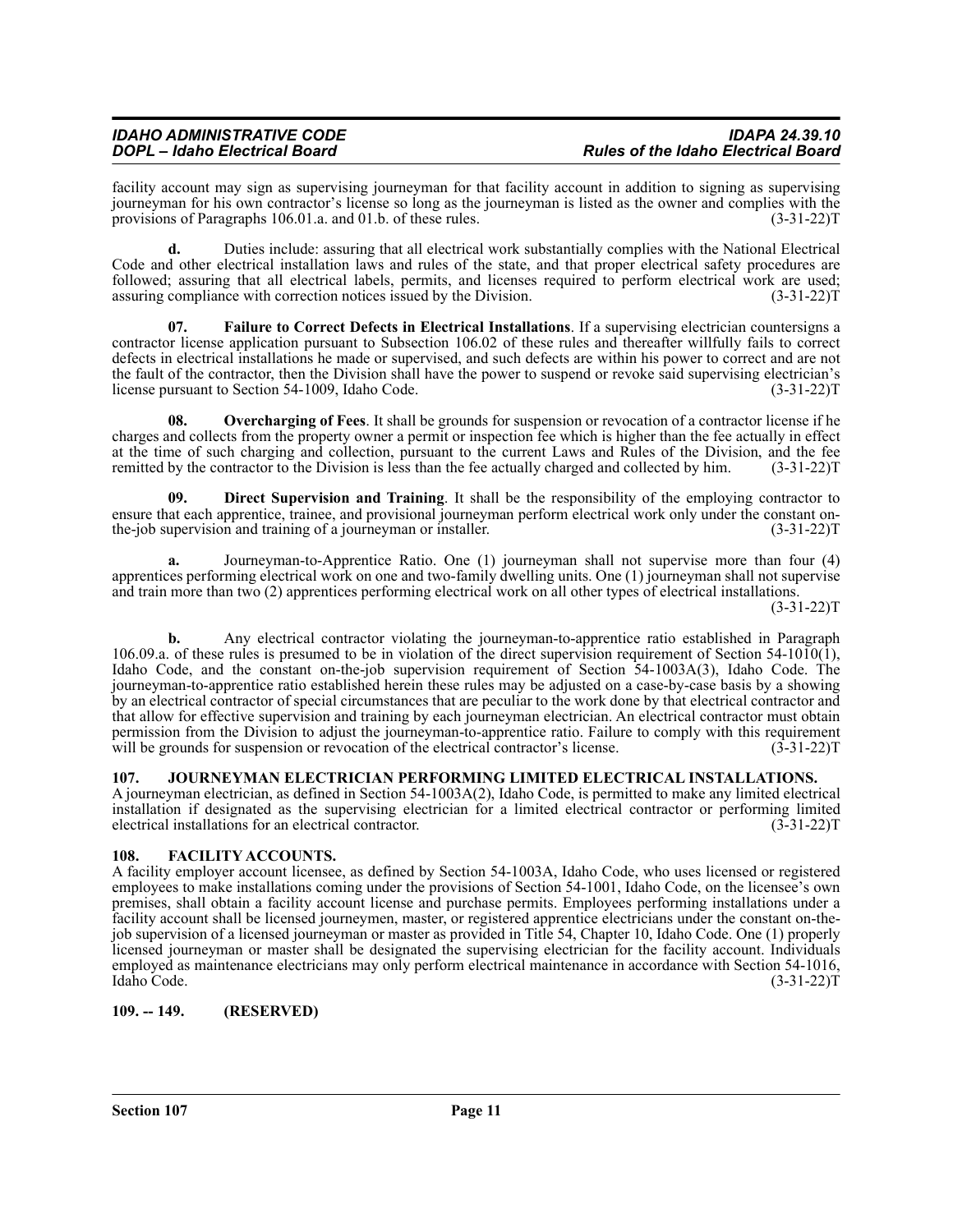#### **SUBCHAPTER D – LIMITED ELECTRICAL INSTALLATIONS (Rules 150 through 199)**

#### <span id="page-11-1"></span><span id="page-11-0"></span>**150. LICENSE REQUIREMENTS.**

The following categories of electrical installations shall be considered limited electrical installations, the practice of which shall require an electrical contractor license or limited electrical contractor license and supervision by a journeyman electrician, master electrician, or limited electrical installer: (3-31-22)T

**01. Elevator, Dumbwaiter, Escalator, or Moving-Walk Electrical**. Any person qualifying for and having in his possession a current elevator electrical license may install, maintain, repair, and replace equipment, controls, and wiring beyond the disconnect switch in the machine room of the elevator and pertaining directly to the operation and control thereof when located in the elevator shaft and machine room. He shall be employed by a licensed elevator electrical contractor or electrical contractor, and his installations shall be limited to this category. The holder of such limited license may only countersign a limited electrical contractor's license application as a supervising limited electrical installer for work within this category. (3-31-22) supervising limited electrical installer for work within this category.

**Sign Electrical**. Any person qualifying for and having in his possession a current sign electrical license may install, maintain, repair, and replace equipment, controls, and wiring on the secondary side of sign disconnecting means; providing the disconnecting means is located on the sign or within sight therefrom. He shall be employed by a licensed sign electrical contractor or electrical contractor, and his installations shall be limited to this category. The holder of such limited license may only countersign a limited electrical contractor's license application as supervising limited electrical installer for work within this category.

#### **03. Manufacturing or Assembling Equipment**. (3-31-22)T

**a.** A licensed limited electrical manufacturing or assembling equipment installer must be employed by a licensed limited electrical manufacturing or assembling equipment contractor or electrical contractor, and his installation shall be limited to this category. The holder of such limited license may only countersign a limited electrical contractor's license application as a supervising limited electrical installer for work within this category.  $(3-31-22)T$ 

**b.** Any person licensed pursuant to Paragraph 153.03.a. of these rules may install, maintain, repair, and replace equipment, controls, and accessory wiring, integral to the specific equipment, on the load side of the equipment disconnecting means. Electrical service and feeder are to be installed by others. The licensee may also install circuitry in modules or fabricated enclosures for the purpose of connecting the necessary components which individually bear a label from a nationally recognized testing laboratory when such equipment is designed and manufactured for a specific job installation. All wiring completed shall meet all requirements of Title 54, Chapter 10, Idaho Code, all rules promulgated pursuant thereto, and the most current edition of the National Electrical Code.  $(3-31-22)T$ 

**c.** Subsection 153.03 of these rules does not apply to a limited electrical manufacturing or assembling equipment installer installing electrical wiring, equipment, and apparatus in modular buildings as that term is defined in Section 39-4105, Idaho Code. Only journeyman electricians and electrical apprentices, employed by an electrical contractor, may perform such installations. (3-31-22)T

#### **04. Limited Energy Electrical**. (3-31-22)T

**a.** Limited energy systems are defined as fire and security alarm systems, class 2 and class 3 signaling circuits, key card operators, nurse call systems, motor and electrical apparatus controls and other limited energy applications covered by the NEC. (3-31-22)T

**b.** Limited energy systems do not include, and no license of any type is required for, the installation of landscape sprinkler controls or communication circuits, wires and apparatus that include telephone systems, telegraph facilities, outside wiring for fire and security alarm systems which are used for communication purposes, and central station systems of a similar nature, PBX systems, audio-visual and sound systems, public address and intercom systems, data communication systems, radio and television systems, antenna systems and other similar systems.

 $(3-31-22)T$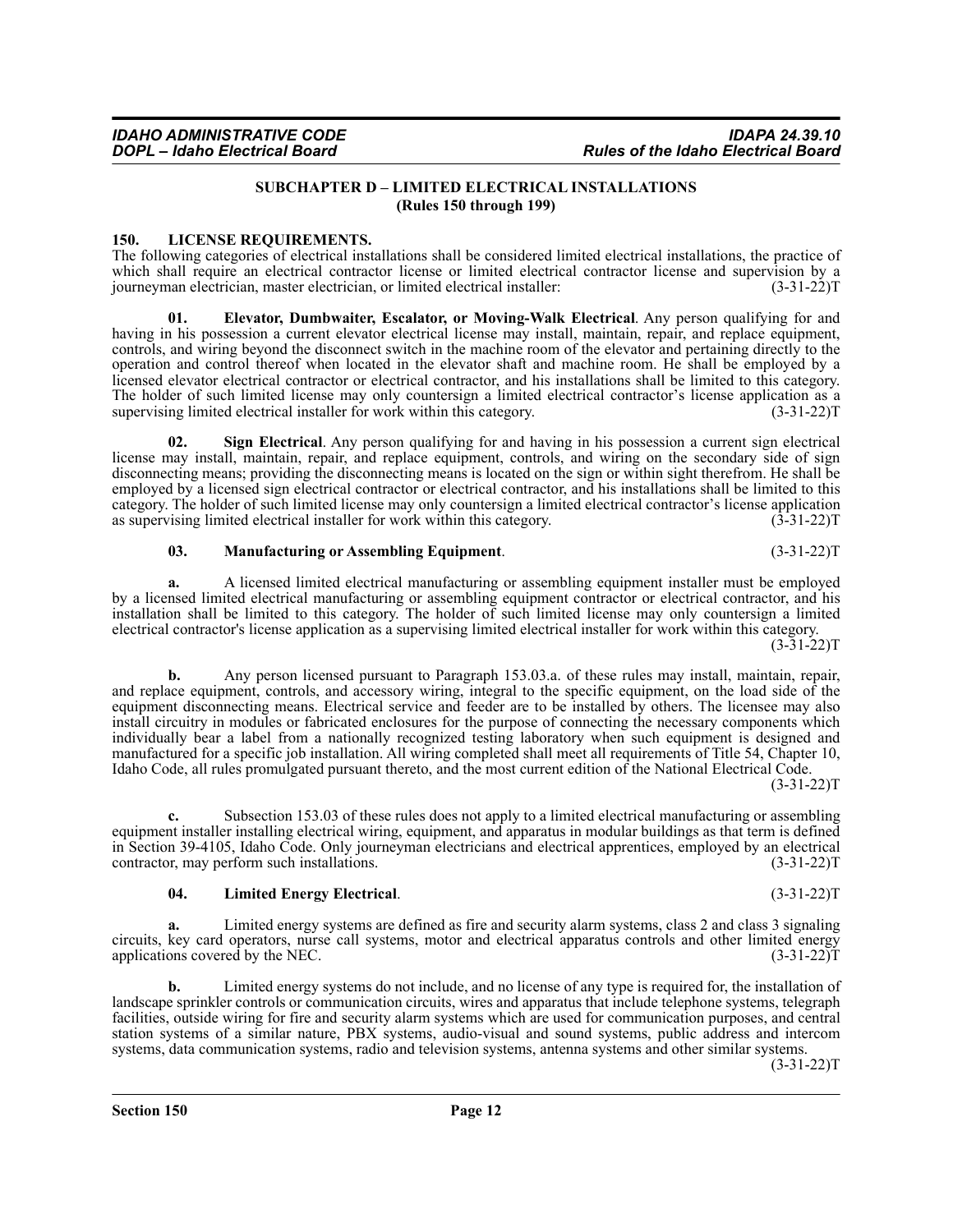**c.** Unless exempted by Section 54-1016, Idaho Code, any person who installs, maintains, replaces or repairs electrical wiring and equipment for limited energy systems in facilities other than one (1) or two (2) family dwellings shall be required to have a valid limited energy limited electrical license and must be employed by a licensed limited energy limited electrical contractor or electrical contractor. The holder of such limited license may only countersign a limited electrical contractor's application as a supervising limited electrical installer for work within this category.

**05. Irrigation Sprinkler Electrical**. Any person qualifying for and having in his possession, an irrigation system electrical license may install, maintain, repair and replace equipment, controls and wiring beyond the disconnect switch supplying power to the electric irrigation machine. The irrigation machine is considered to include the hardware, motors and controls of the irrigation machine and underground conductors connecting the control centers on the irrigation machine to the load side of the disconnecting device. Disconnect device to be installed by others. All such installations performed by individuals under this Subsection shall be done in accordance with the applicable provisions of the National Electrical Code. He shall be employed by a licensed limited electrical contractor whose license is contingent upon the granting of a limited electrical license to an employee, and his installations shall be limited to this category. The holder of such limited license may not countersign a limited electrical contractor's license application as supervising limited electrical installer except for work within this  $\alpha$  (3-31-22)T

**06. Well Driller and Water Pump Installer**. All installations performed by individuals under this Subsection shall be done in accordance with the applicable provisions of the approved National Electrical Code. A license holder in this category shall be employed by a licensed well driller and water pump installer limited electrical contractor or electrical contractor, and his installations shall be limited to this category. The holder of such limited license may only countersign a limited electrical contractor's license application as supervising limited electrical installer for work within this category. Any person currently licensed in this category may perform the following types of installations: (3-31-22)T

**a.** Single or three (3) phase water pumps: install, maintain, repair and replace all electrical equipment, wires, and accessories from the pump motor up to the load side, including fuses, of the disconnecting device.<br>Disconnecting device to be installed by others. (3-31-22) Disconnecting device to be installed by others.

**b.** Domestic water pumps, one hundred twenty/two hundred forty (120/240) volt, single phase, sixty  $(60)$  amps or less: Install, maintain, repair and replace all electrical equipment, wires, and accessories from the pump motor up to and including the disconnecting device.  $(3-31-22)$ motor up to and including the disconnecting device.

**c.** Temporarily connect into a power source to test the installations, provided that all test wiring is removed before the installer leaves the site. (3-31-22)T

**d.** Individual residential wastewater pumping units. Install, maintain, repair and replace all electrical equipment, wires, and accessories from the pump motor up to and including the disconnecting device for systems that serve one-family, two-family, or three-family residential installations. (3-31-22) serve one-family, two-family, or three-family residential installations.

**07. Refrigeration, Heating, and Air-Conditioning Electrical Installer**. All installation, maintenance, and repair performed by individuals under this Subsection shall be done in accordance with applicable provisions of the National Electrical Code. A license holder in this category shall be employed by a licensed limited electrical contractor whose license shall be covered by this category or electrical contractor, and his installations shall be limited to this category. The holder of such limited license may only countersign a limited electrical contractor's license application as a supervising limited electrical installer for work in this category. Any person currently licensed in this category may perform the following types of installations, which installations shall be limited to factoryassembled, packaged units: (3-31-22)T

**a.** Heating Units (single phase): install, repair, and maintain all electrical equipment, wires, and accessories from the unit up to the load side, including fuses, of the disconnecting device. Disconnecting device to be installed by others. (3-31-22) installed by others.

**b.** Refrigeration, Air-Conditioning Equipment and Heat Pumps (single phase): install, repair, and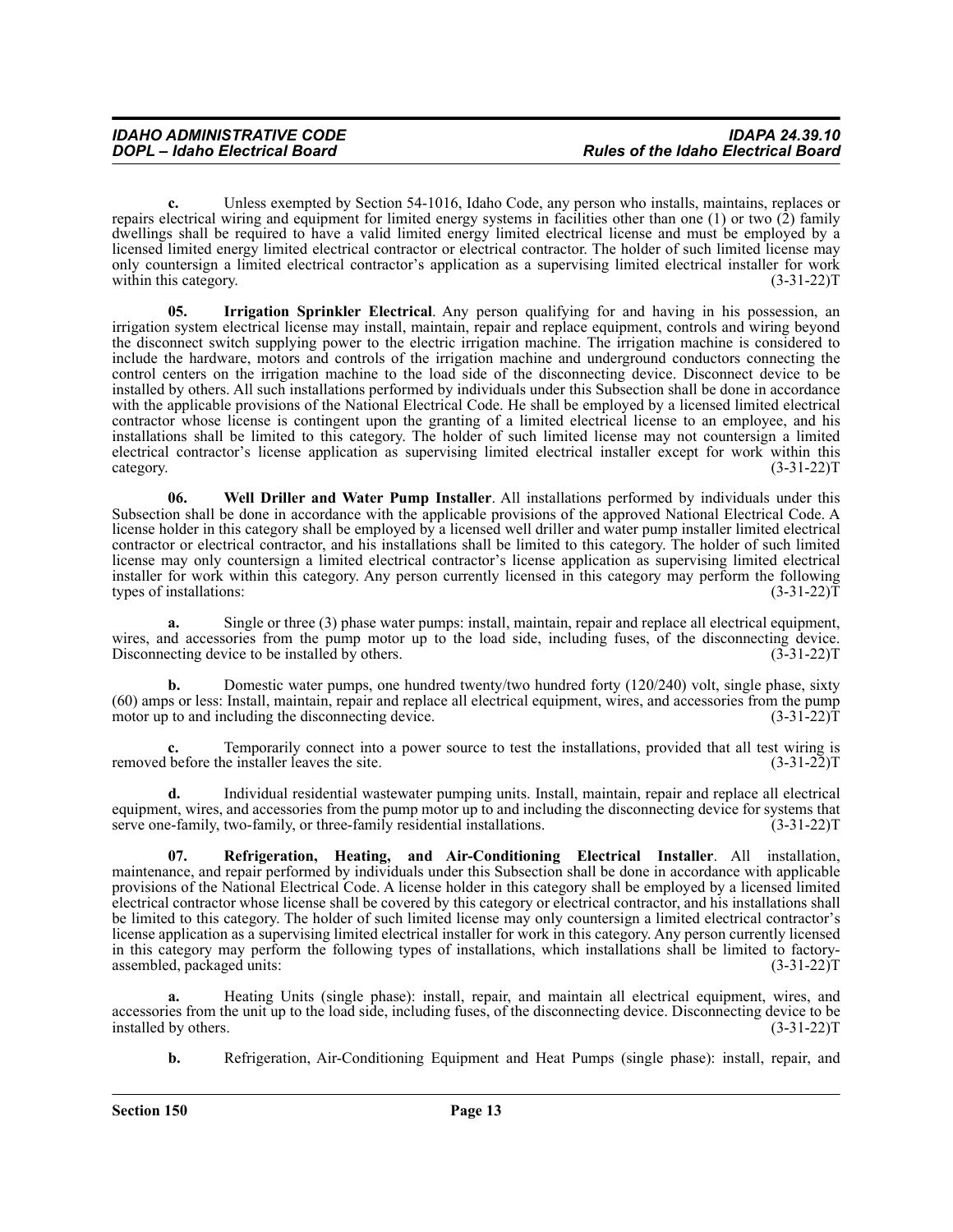| <b>IDAHO ADMINISTRATIVE CODE</b> | <b>IDAPA 24.39.10</b>                      |
|----------------------------------|--------------------------------------------|
| DOPL - Idaho Electrical Board    | <b>Rules of the Idaho Electrical Board</b> |

maintain all electrical equipment, wires, and accessories from the unit up to the load side, including fuses, of the disconnecting device. Disconnecting device to be installed by others. (3-31-22) disconnecting device. Disconnecting device to be installed by others.

**c.** Refrigeration, Air-Conditioning and Heating Systems (three (3) phase): install, maintain, and repair all electrical equipment and accessories up to the load side, including fuses, of the disconnecting device. Disconnecting device to be installed by others. (3-31-22)T

**08. Outside Wireman**. All installation, maintenance, and repair not exempt under the provisions of Section 54-1016, Idaho Code, performed by individuals under this Subsection shall be done in accordance with the applicable provisions of the National Electrical Code. A license holder in this category shall be employed by a licensed limited electrical contractor whose license shall be covered by this category or electrical contractor, and his installations shall be limited to this category. The holder of such limited electrical license may only countersign a limited electrical contractor's license application as a supervising limited electrical installer for work in this category. Applicants for this license category shall provide documentation of having completed an electrical lineman apprenticeship program or similar program approved by the U.S. Department of Labor, Office of Apprenticeship.<br>Any person currently licensed in this category may perform the following types of installations: (3-31-22)T Any person currently licensed in this category may perform the following types of installations:

- **a.** Overhead distribution and transmission lines in excess of six hundred (600) volts. (3-31-22) T
- **b.** Underground distribution and transmission lines in excess of six hundred (600) volts. (3-31-22) T
- **c.** Substation and switchyard construction in excess of six hundred (600) volts. (3-31-22)T

**09. Solar Photovoltaic**. All installation, maintenance, and repair not exempt under the provisions of Section 54-1016, Idaho Code, performed by individuals under this Subsection shall be done in accordance with the applicable provisions of the National Electrical Code. A license holder in this category shall be employed by a licensed limited electrical contractor whose license shall be covered by this category or electrical contractor, and his installations shall be limited to this category. The holder of such limited electrical license may only countersign a limited electrical contractor's application as a supervising limited electrical installer for work in this category. Applicants for this license category shall provide proof of photovoltaic installer certification by the North American Board of Certified Energy Practitioners (NABCEP) or equivalent. Any person licensed in this category may perform<br>the following types of installations: (3-31-22)T the following types of installations:

**a.** Solar Photovoltaic DC Systems: Install, maintain, repair, and replace all electrical equipment, d accessories up to and including the inverter. (3-31-22) wires, and accessories up to and including the inverter.

**b.** Solar Photovoltaic micro-inverter/AC Systems: Install, maintain, repair, and replace all electrical equipment, wires, and accessories up to and including the AC combiner box. (3-31-22)T

#### <span id="page-13-1"></span><span id="page-13-0"></span>**151. -- 199. (RESERVED)**

#### **SUBCHAPTER E – EXAMINATIONS (Rules 200 through 249)**

#### <span id="page-13-2"></span>**200. EXAMINATIONS.**

**01. Required Scores**. Applicants are required to achieve a minimum of seventy-five percent exam (75%) scores prior to issuance of the appropriate license or certification. (3-31-22)T

**02. Failed Examinations**. An applicant receiving less than passing scores on three examination attempts may be reexamined after providing proof satisfactory to the Board, of completion of a minimum of twentyfour (24) hours of Board-approved related electrical training or continuing education since the date of the last failed examination.  $(3-31-22)T$ 

#### <span id="page-13-3"></span>**201. -- 249. (RESERVED)**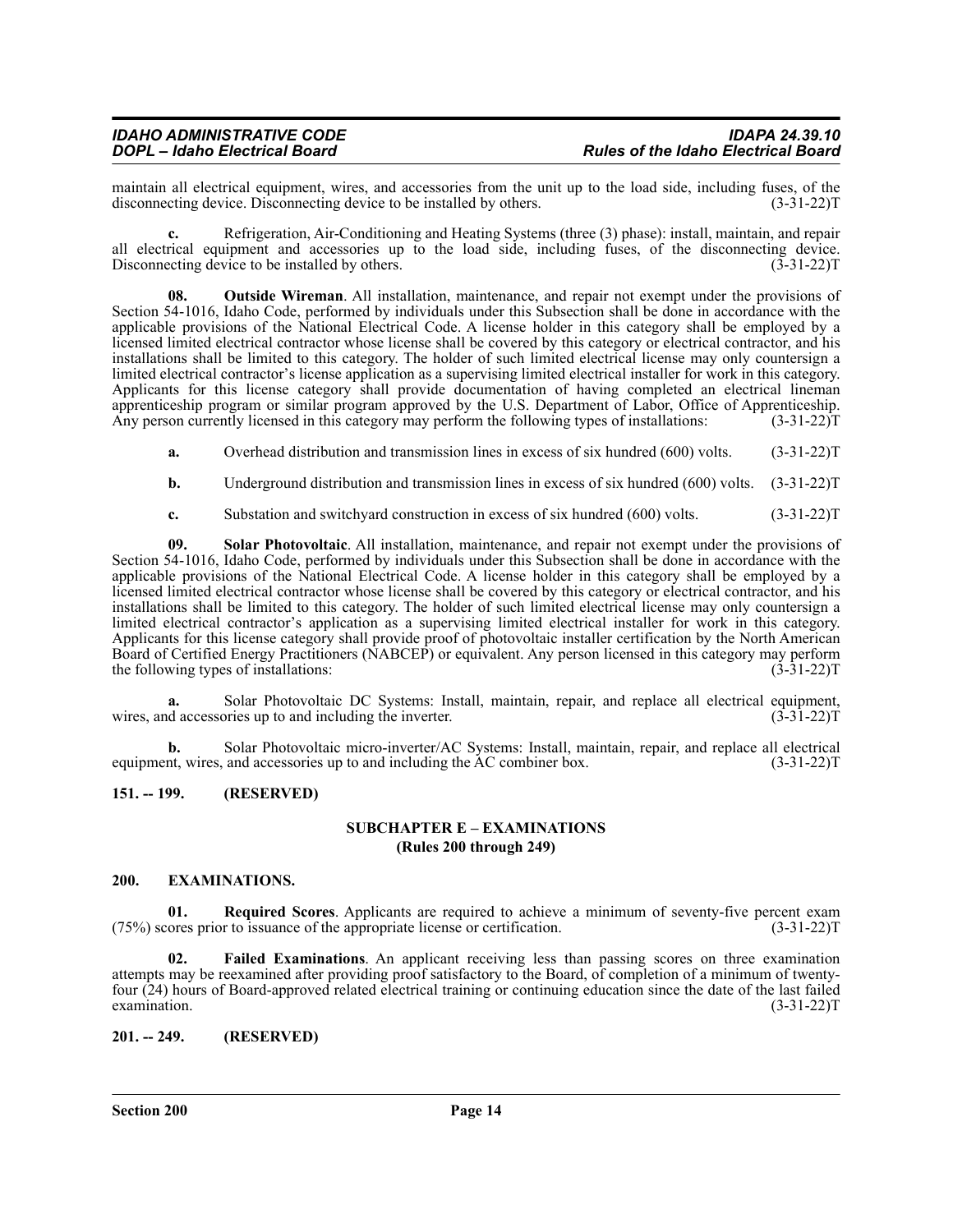#### **SUBCHAPTER F – USE OF THE NATIONAL ELECTRICAL CODE (Rules 200 through 299)**

#### <span id="page-14-1"></span><span id="page-14-0"></span>**250. ADOPTION AND INCORPORATION BY REFERENCE OF THE NATIONAL ELECTRICAL CODE.**

**01. Documents**. Under the provisions of Section 54-1001, Idaho Code, the National Electrical Code, 2017 Edition, (herein NEC) is hereby adopted and incorporated by reference for the state of Idaho and are in full force and effect on and after July 1, 2017, with the following amendments: (3-31-22) force and effect on and after July 1,  $2017$ , with the following amendments:

**a.** Article 110.3(A) and 110.3(B) shall not apply to submersible well pumps installed in swimming and marine areas; provided however, such articles shall apply to all other equipment required in the installation of a submersible well pump in such areas except for the actual submersible well pump itself. (3-31-22) submersible well pump in such areas except for the actual submersible well pump itself.

**b.** Article 210.8(A)(7) Sinks. Delete article 210.8(A)(7) and replace with the following: Sinks located in areas other than kitchens where receptacles are installed within one and eight tenths (1.8) meters (six (6) feet) of the outside edge of the sink. (3-31-22)T

|  | Article 210.8(A)(10). Delete article 210.8(A)(10). | $(3-31-22)T$ |
|--|----------------------------------------------------|--------------|
|--|----------------------------------------------------|--------------|

**d.** Article 210.8(D). Delete article 210.8(D). (3-31-22)T

**e.** Article 210.52(E)(3). Delete article 210.52(E)(3) and replace with the following: Balconies, Decks, and Porches. Balconies, decks, and porches having an overall area of twenty (20) square feet or more that are accessible from inside the dwelling unit shall have at least one (1) receptacle outlet installed within the perimeter of the balcony, deck, or porch. The receptacle shall not be located more than two (2.0) meters (six and one half  $(6\frac{1}{2})$  feet) above the balcony, deck, or porch surface. (3-31-22) feet) above the balcony, deck, or porch surface.

**f.** Add a new Article 225.30(F) – One (1)- or Two (2)-Family Dwelling Unit(s). For a one (1)- or two (2)-family dwelling unit(s) with multiple feeders with conductors one aught (1/0) or larger, it shall be permissible to install not more than six (6) disconnects grouped at one (1) location where the feeders enter the building, provided that the feeder conductors originate at the same switchboard, panelboard, or overcurrent protective device location.  $(3-31-22)T$ 

Where the height of a crawl space does not exceed one and four tenths (1.4) meters or four and one half (4.5) feet it shall be permissible to secure NM cables, that run at angles with joist, to the bottom edge of joist. NM cables that run within two and one tenth (2.1) meters or seven (7) feet of crawl space access shall comply with Article 320.23. (3-31-22) T Article 320.23.

**h.** Article 334.10(3). Delete Article 334.10(3) and replace with the following: Other structures permitted to be of Types III, IV, and V construction. Cables shall be concealed within walls, floors, or ceilings that provide a thermal barrier of material that has at least a fifteen (15)-minute finish rating as identified in listings of firerated assemblies. For the purpose of this section, cables located in attics and underfloor areas that are not designed to be occupied shall be considered concealed. (3-31-22) be occupied shall be considered concealed.

**i.** Article 675.8(B). Compliance with Article 675.8(B) will include the additional requirement that a disconnecting means always be provided at the point of service from the utility no matter where the disconnecting means for the machine is located. (3-31-22) means for the machine is located.

**j.** Article 682.10 shall not apply to submersible well pumps installed in swimming and marine areas; provided however, such articles shall apply to all other equipment required in the installation of a submersible well<br>pump in such areas except for the actual submersible well pump itself. (3-31-22) pump in such areas except for the actual submersible well pump itself.

**k.** Article 682.11. Add the following exception to Article 682.11: This article shall not apply to quipment that is located on or at the dwelling unit and which is not susceptible to flooding. (3-31-22) service equipment that is located on or at the dwelling unit and which is not susceptible to flooding.

**l.** Article 682.13. Add the following exceptions to Article 682.13:  $(3-31-22)T$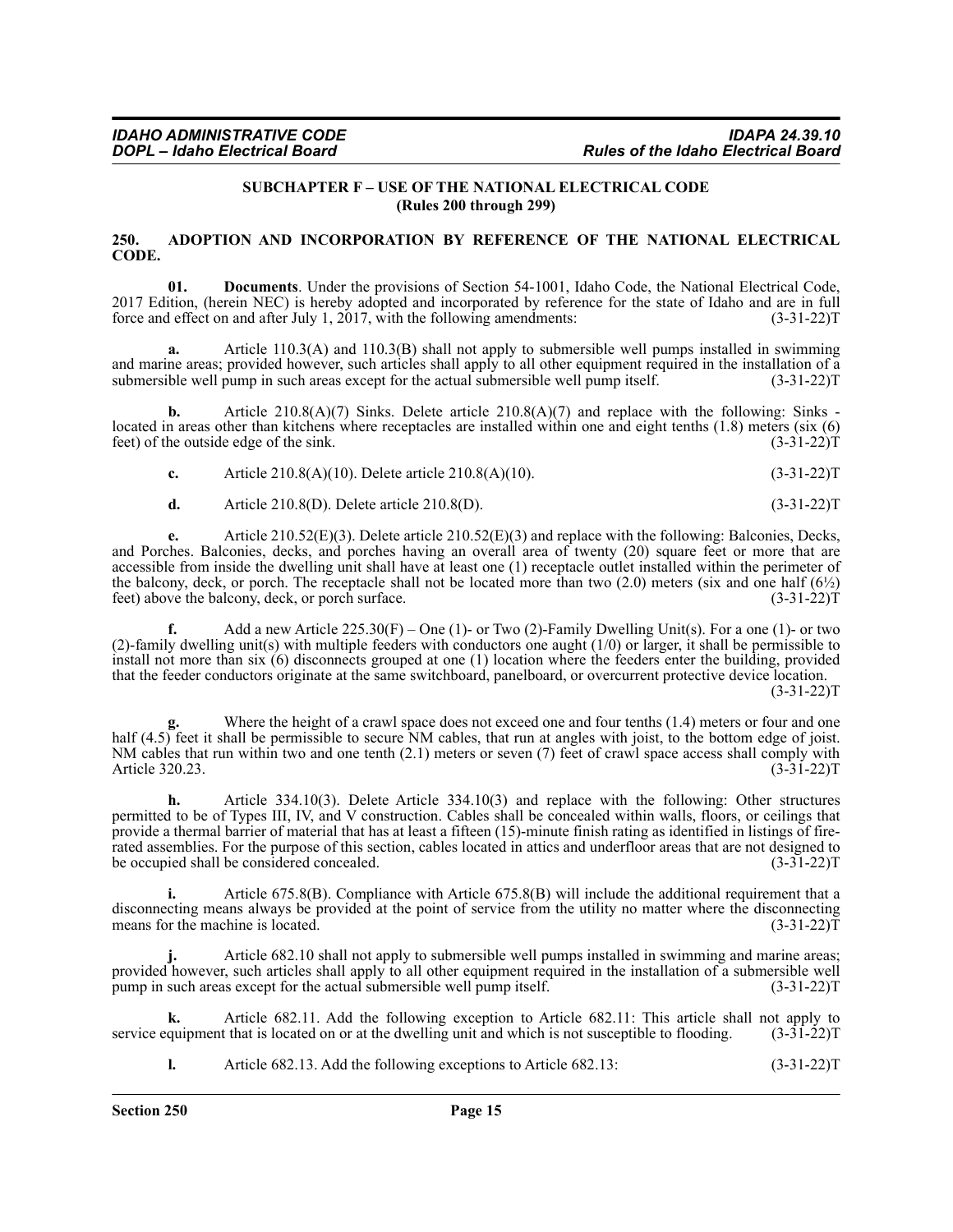i. Exception No 1. Wiring methods such as HDPE schedule eighty (80) electrical conduit or its equivalent or greater, and clearly marked at a minimum "Caution Electrical" to indicate that it contains electrical conductors shall be approved. It shall be buried whenever practical, and in accordance with the requirements of the authority having jurisdiction. The use of gray HDPE water pipe rated at two hundred (200) PSI (e.g. SIDR-7 or DR-9) is suitable for use as a chase only when the following conditions are met: (3-31-22)T

(1) When internal conductors are jacketed submersible pump cable. (3-31-22)T

(2) When used in continuous lengths, directly buried, or secured on a shoreline above and below the e.  $(3-31-22)T$ water line. (3-31-22)T

(3) When submersible pump wiring terminations in the body of water according to 682.13 Exception No. 2 are met. (3-31-22)T

ii. Exception No 2. Any listed and approved splices required to be made at the submersible well pump itself, outside of a recognized submersed pump sleeve or housing, when wires are too large to be housed inside such sleeve, shall be covered with a non-metallic, impact resistant material, no less than one quarter (.25) inches thick, such as heavy duty heat shrink or other equivalent method approved by the authority having jurisdiction. (Eg. install a heat shrink over the sleeve or housing that the submersible well pump is installed in, and then recover (apply heat) the heat shrink over both the HDPE and the water line). At least six  $(6)$  inches shall be over the sleeve and at least twelve (12) inches over the HDPE and water line.  $(3-31-22)$ twelve  $(12)$  inches over the HDPE and water line.

iii. Exception No. 3. Pipe, conduit, PVC well casing, or other electrically unlisted tubing may be used as a chase, but not as a raceway, to protect conductors or cables from physical damage. Conductors or cables within a chase shall be rated for the location. (3-31-22) chase shall be rated for the location.

**m.** Article 682.14. Add the following additional exception to Article 682.14: For installations of submersible well pumps installed in public swimming and marine areas, submersible well pumps shall be considered directly connected and shall be anchored in place. Ballast is an acceptable form of anchoring. (3-31-22) T

**n.** Article 682.14(A). Add the following exception to Article 682.14(A): For installations of submersible well pumps installed in public swimming and marine areas, motor controller circuits such as remotely located stop pushbutton/s, disconnect/s, relay/s or switches shall be permitted as a required disconnecting means. Such circuits shall be identified at a minimum as "Emergency Pump Stop", or "Emergency Stop" with other obvious indications on the visible side of the enclosure, that it controls a submersible pump in the body of water. (3-31-22)T

**o.** Article 682.15. Add the following exceptions to Article 682.15:  $(3-31-22)T$ 

Exception No. 1. Submersible pumps, and their motor leads, located in bodies of water, and that are rated sixty (60) amperes maximum, two hundred fifty (250) volts maximum of any phase, shall have GFCI or Ground Fault Equipment Protection designed to trip at a maximum of thirty (30) milliamps or less, protected by means selected by a licensed installer, meeting listing or labeling requirements, and inspected by the AHJ prior to submersion in bodies of water. (3-31-22) submersion in bodies of water.

ii. Exception No. 2. Installations or repair and replacement of submersible pumps located in bodies of water, that are rated over sixty (60) amperes, and rated at any voltage, shall be evaluated by a qualified designer or experienced licensed contractor, or involve engineering or be engineered, for each specific application, with the goal of public safety. Whenever possible, GFCI or Ground Fault Equipment Protection designed to trip at a maximum of thirty (30) milliamps or less, meeting listing or labeling requirements, shall be installed, and inspected by the AHJ prior to submersion in bodies of water. (3-31-22)T

**p.** Article 550.32(B). Compliance with Article 550.32(B) shall limit installation of a service on a manufactured home to those homes manufactured after January 1, 1992. (3-31-22) T

Poles used as lighting standards that are forty (40) feet or less in nominal height and that support no more than four (4) luminaires operating at a nominal voltage of three hundred (300) volts or less, shall not be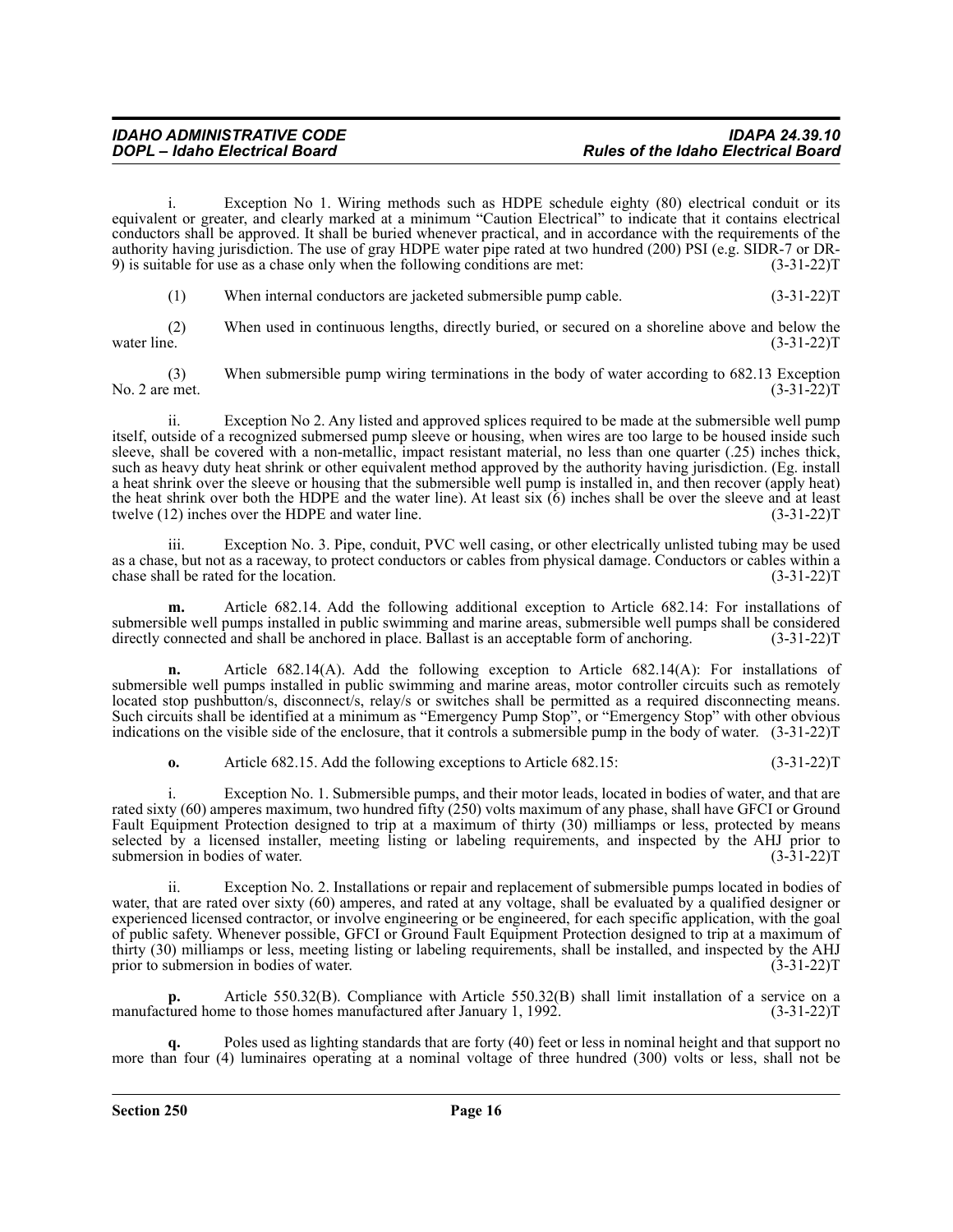considered to constitute a structure as that term is defined by the National Electrical Code (NEC). The disconnecting means shall not be mounted to the pole. The disconnecting means may be permitted elsewhere in accordance with NEC, Article 225.32, exception 3. SEC special purpose fuseable connectors (model SEC 1791–DF or model SEC 1791-SF) or equivalent shall be installed in a listed handhole (underground) enclosure. The enclosure shall be appropriately grounded and bonded per the requirements of the NEC applicable to Article 230-Services. Overcurrent protection shall be provided by a (fast-acting – minimum - 100K RMS Amps 600 VAC) rated fuse. Wiring within the pole for the luminaires shall be protected by supplementary overcurrent device (time-delay – minimum - 10K RMS Amps 600 VAC) in break-a-away fuse holder accessible from the hand hole. Any poles supporting or incorporating utilization equipment or exceeding the prescribed number of luminaires, or in excess of forty (40) feet, shall be considered structures, and an appropriate service disconnecting means shall be required per the NEC. All luminaire-<br>supporting poles shall be appropriately grounded and bonded per the NEC. (3-31-22) supporting poles shall be appropriately grounded and bonded per the NEC.

**r.** Compliance with Article 210.12 Arc-Fault Circuit-Interrupter Protection. Article 210.12 shall apply in full. Exception: In dwelling units Arc-Fault Circuit-Interrupter Protection shall only apply to all branch circuits and outlets supplying bedrooms. All other locations in dwelling units are exempt from the requirements of Article 210.12.

**02. Availability**. A copy of the National Electrical Code is available at the offices of the Division.  $(3-31-22)T$ 

#### <span id="page-16-1"></span><span id="page-16-0"></span>**251. --299. (RESERVED)**

#### **SUBCHAPTER G – CONTINUING EDUCATION REQUIREMENTS (Rules 300 through 349)**

#### <span id="page-16-2"></span>**300. CONTINUING EDUCATION REQUIREMENTS.**

Journeymen and master electricians must complete at least twenty-four (24) hours of continuing education instruction in every three (3) year period between renewals of such licenses. The twenty-four (24) hours of instruction shall consist of eight (8) hours of code update covering changes included in the latest edition of the National Electrical Code. The remaining sixteen (16) hours may consist of any combination of code-update training, code-related training, or industry-related training. Proof of completion of these continuing education requirements must be submitted to the Division prior to or with the application for license renewal by any such licensee in order to renew a journeyman or master electrician license for the code change year. (3-31-22)T

**01. Verification**. Completion of continuing education requirements will be verified by the Division prior to, or with the application for licensure renewal by any licensee in order to renew a license. (3-31-22)T

#### <span id="page-16-4"></span><span id="page-16-3"></span>**301. -- 399. (RESERVED)**

#### **SUBCHAPTER H – CERTIFICATION AND APPROVAL OF ELECTRICAL PRODUCTS AND MATERIALS (Rules 400 through 449)**

#### <span id="page-16-5"></span>**400. CERTIFICATION AND APPROVAL OF ELECTRICAL PRODUCTS AND MATERIALS.**

In the state of Idaho, all materials, devices, fittings, equipment, apparatus, luminaires, and appliances installed or to be used in installations that are supplied with electric energy shall be approved as provided in one (1) of the following methods: (3-31-22) methods:  $(3-31-22)T$ 

**01. Testing Laboratory**. Be tested, examined, and certified (Listed) by a Nationally Recognized Testing Laboratory (NRTL). (3-31-22)T

**02. Field Evaluation**. Non-listed electrical equipment may be approved for use through a field evaluation process performed in accordance with recognized practices and procedures such as those contained in the 2012 edition of NFPA 791 - Recommended Practice and Procedures for Unlabeled Electrical Equipment Evaluation published by the National Fire Protection Association (NFPA). Such evaluations shall be conducted by: (3-31-22)T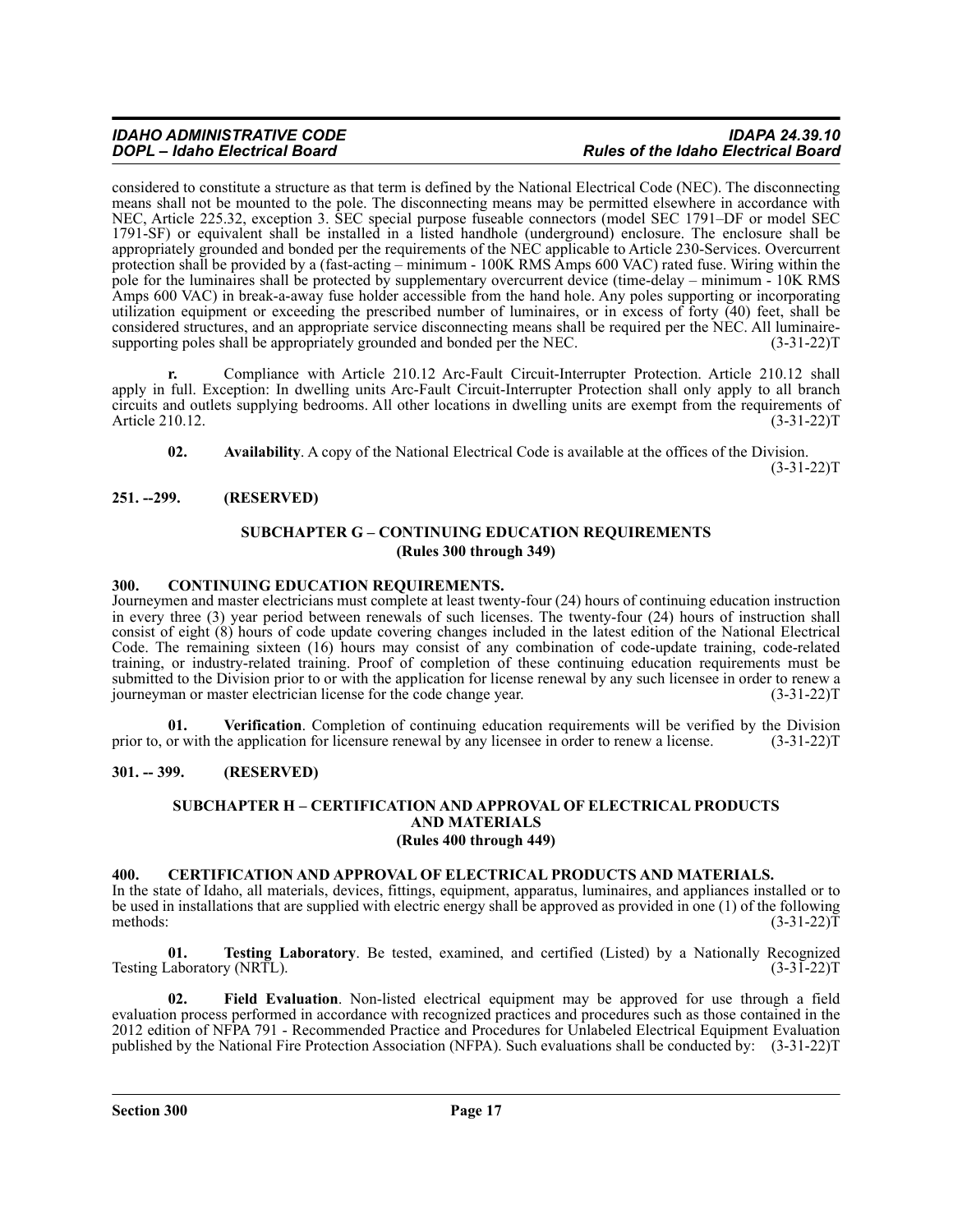**a.** The authority having jurisdiction; (3-31-22)T

**b.** A field evaluation body approved by the authority having jurisdiction. The field evaluation body shall meet minimum recognized standards for competency, such as NFPA 790 - Standard for Competency of Third-Party Field Evaluation Bodies, 2012 edition, published by the National Fire Protection Association (NFPA); or

 $(3-31-22)T$ 

**c.** In the case of industrial machinery only, as defined by NFPA 79 - Electrical Standard for Industrial Machinery, 2012 edition, a field evaluation may be performed by a professional engineer currently licensed to practice electrical engineering by the state of Idaho and who is not involved in the design of the equipment being evaluated or the facility in which the equipment is to be installed. (3-31-22) evaluated or the facility in which the equipment is to be installed.

**03. Availability of NFPA Standards**. The most recent edition of NFPA 790 - Standard for Competency of Third-Party Field Evaluation Bodies, and NFPA 791 - Recommended Practice and Procedures for Unlabeled Electrical Equipment Evaluation published by the National Fire Protection Association (NFPA) are available at the Division. (3-31-22)T

#### <span id="page-17-1"></span><span id="page-17-0"></span>**401. -- 449. (RESERVED)**

#### **SUBCHAPTER I – CIVIL PENALTIES (Rules 450 through 499)**

#### <span id="page-17-2"></span>**450. CIVIL PENALTIES.**

Except for the acts described in Subsections 450.01 and 450.11 of this rule, the acts described in this section shall subject the violator to a civil penalty of not more than two hundred dollars (\$200) for the first offense and not more than one thousand dollars (\$1,000) for each offense that occurs thereafter within one (1) year of an earlier violation.  $(3-31-22)T$ 

**01. Electrical Contractor**. Except as provided by Section 54-1016, Idaho Code, any person who acts, or purports to act as an electrical contractor, as defined by Section 54-1003A, Idaho Code, without a valid Idaho state electrical contractor's license shall be subject to a civil penalty of not more than five hundred dollars (\$500) for the first offense and a civil penalty of not more than one thousand dollars (\$1,000) for each offense thereafter.

 $(3-31-22)T$ 

**02. Employees**. Any person, who knowingly employs a person who does not hold a valid Idaho state electrical license or registration as required by Section 54-1010, Idaho Code, to perform electrical installations.

 $(3-31-22)T$ 

License or Registration. Except as provided by Section 54-1016, Idaho Code, any person performing electrical work as a journeyman electrician as defined by Section 54-1003A(2), Idaho Code, limited electrical installer as defined by Section 54-1003A(6), Idaho Code, apprentice electrician as defined by Section 54- 1003A(3), Idaho Code, or a limited electrical installer trainee as defined by Section 54-1003A(8), Idaho Code, without a valid license or registration.

**04.** Journeyman to Apprentice Ratio. Any electrical contractor or facility account employing in violation of the journeyman to apprentice ratio established by the Board. (3-31-22) electricians in violation of the journeyman to apprentice ratio established by the Board.

**05. Supervision**. Any contractor failing to provide constant on-the-job supervision to apprentice electricians or trainees by a qualified journeyman electrician or limited electrical installer. (3-31-22)T

**06. Performance Outside Scope of License**. Any limited electrical contractor or limited electrical installer performing electrical installations, alterations or maintenance outside the scope of the contractor's or installer's limited electrical license. (3-31-22)T

**07. Fees and Permits**. Any person failing to pay applicable fees or properly post an electrical permit.  $(3-31-22)T$